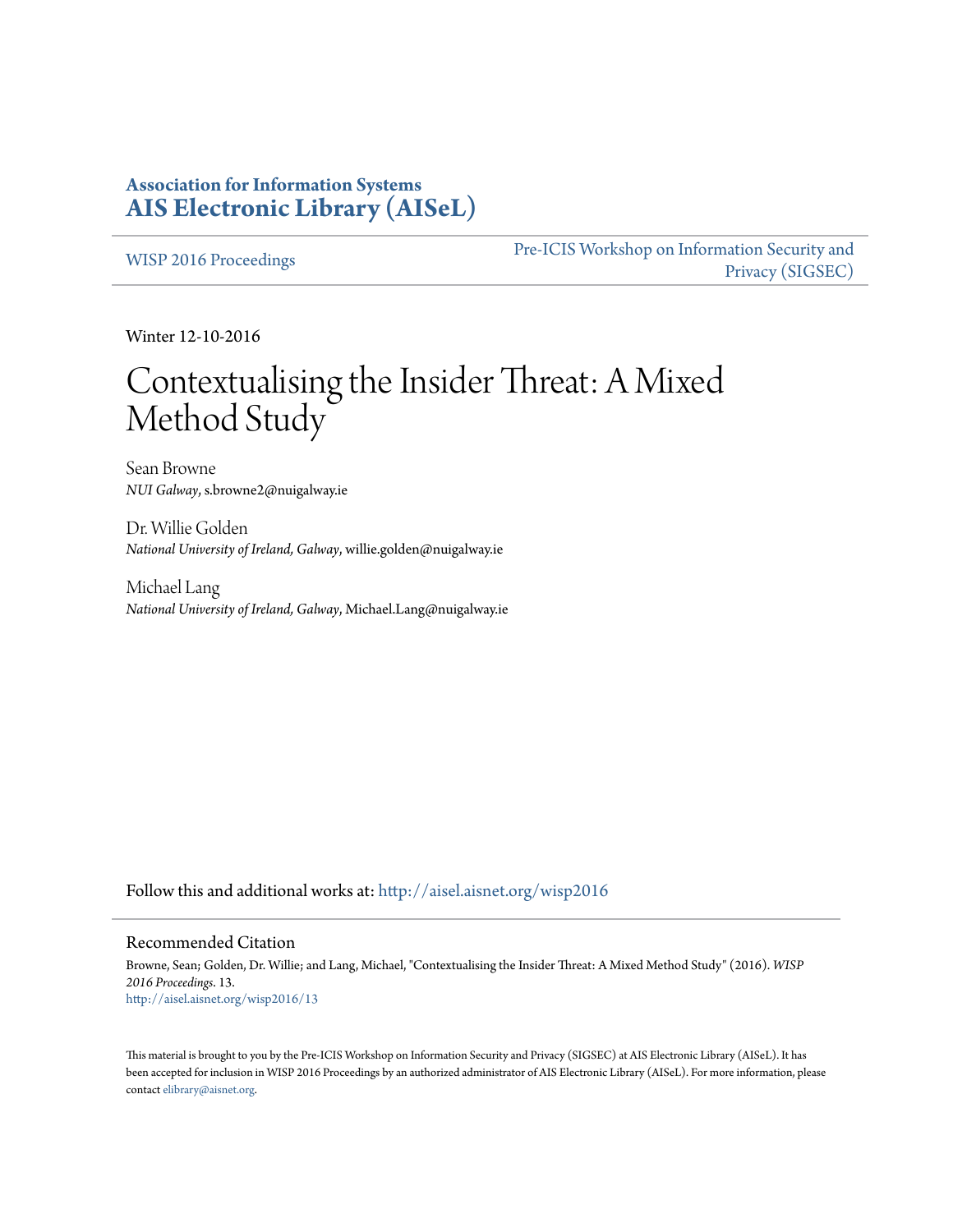## **Contextualising the Insider Threat: A Mixed Method Study**

**Sean Browne** Whitaker Institute, NUI Galway, Ireland [{s.browne2@nuigalway.ie}](mailto:s.browne2@nuigalway.ie)

**Willie Golden** Whitaker Institute, NUI Galway, Ireland [{willie.golden@nuigalway.ie}](mailto:willie.golden@nuigalway.ie)

**Michael Lang** Whitaker Institute, NUI Galway, Ireland [{michael.lang@nuigalway.ie}](mailto:michael.lang@nuigalway.ie)

#### **ABSTRACT**

The insider threat is potentially the most damaging and costly threat to organisations, and while there is a considerable body of literature aimed at understanding this phenomenon, we contend that the theories contained in such literature are most beneficial if they can be utilised in a way that is contextually relevant. Our research, and this paper, is specifically focussed on developing and improving this contextual validity. We find that malicious acts arising from disgruntlement are perceived as very real problems in practice. We also present a current list of non-malicious aberrant behaviours and show how they rank in relative seriousness to one another. Given that the primary motivation for conducting this study is the view that reliance on the traditional conceptualisation of a boundary or perimeter is no longer viable, our essential contribution lies in devising a series of vignettes that empirically reflect this current contextual validity.

**Keywords:** Insider Threat, Malicious Behaviour, Non-malicious Behaviour, Computer Abuse, Data Mobility, Shadow IT.

### **INTRODUCTION**

In the modern networked world, replete with massive amounts of data, one of the greatest economic threats facing organisations is information loss inflicted by actors either from within or external to the organisation. While much attention has been paid in the past to the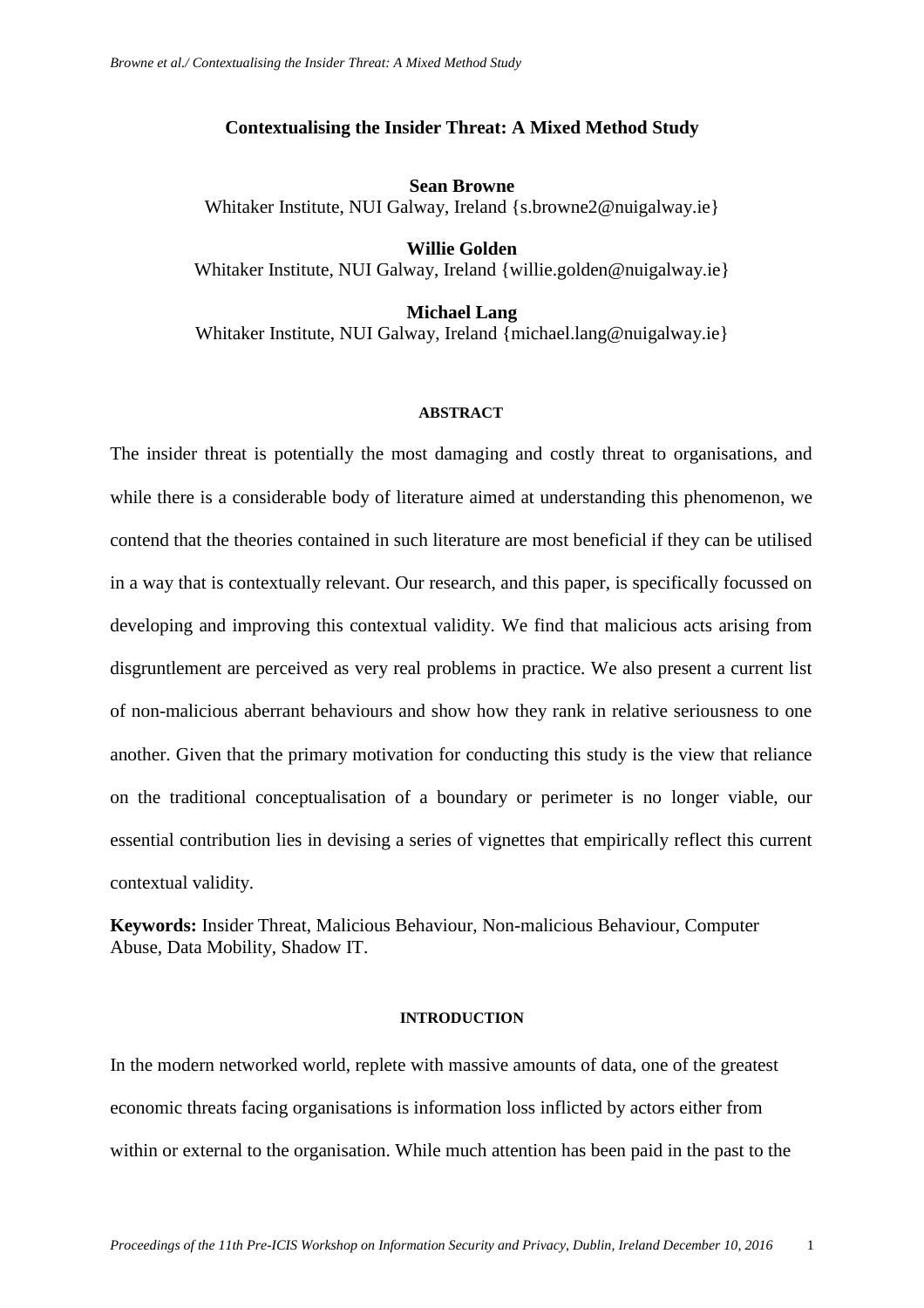external threats, the internal threat is gaining ground in the minds of those concerned with information security. Recent industry reports have variously described it as a 'huge problem' [\(van Kessel and Allan 2014\)](#page-19-0) or indeed a 'relentless problem' [\(Vorometric 2015\)](#page-19-1) and a problem that is becoming 'more serious' [\(Trendmicro 2014\)](#page-19-2). Both the FBI and Homeland Security have warned that "disgruntled and former employees pose a significant cyber threat" [\(FBI and DHS 2014\)](#page-18-0) and one of the world's most respected information security training organisation reports that 74% of companies are concerned about insider threats [\(SANS](#page-19-3)  [Institute 2015\)](#page-19-3).

Notably, this concern about the insider threat is not confined to industry and consultant-led reports. Within the academic field the insider threat has been described as the greatest threat of all [\(Warkentin and Willison 2009\)](#page-19-4), a significant threat to organisations [\(D'Arcy and](#page-18-1)  [Devaraj 2012;](#page-18-1) [D'Arcy and Hovav 2009;](#page-18-2) [D'Arcy et al. 2009\)](#page-18-3), and a major concern [\(Siponen](#page-19-5)  [and Vance 2010\)](#page-19-5). In fact Vance et al [\(2013\)](#page-19-6) open their paper by stating that a persistent problem in information security is insiders who abuse the trust placed in them. Furthermore, when proposing a research agenda for the Behavioural Information Security field, Willison and Warkentin [\(2013\)](#page-19-7) assert that insider computer abuse has the greatest potential for loss and damage to the employer and they call for research that considers the thought process of the offender. This current study is motivated by a desire to contribute towards answering this call.

#### **THEORETICAL FRAMEWORK**

As part of the Behavioural Infosec research field, our overall aim is to contribute to a greater understanding of non-compliant information security behaviour in the organisational context. Regarded as being crucial for organisations that want to leverage their human capital [\(Bulgurcu et al. 2010\)](#page-18-4), one of the theories used to examine non-compliant behaviour that has proven popular in prior studies is Deterrence theory. With its origins in the works of early classical philosophers and subsequent criminological works it was introduced to the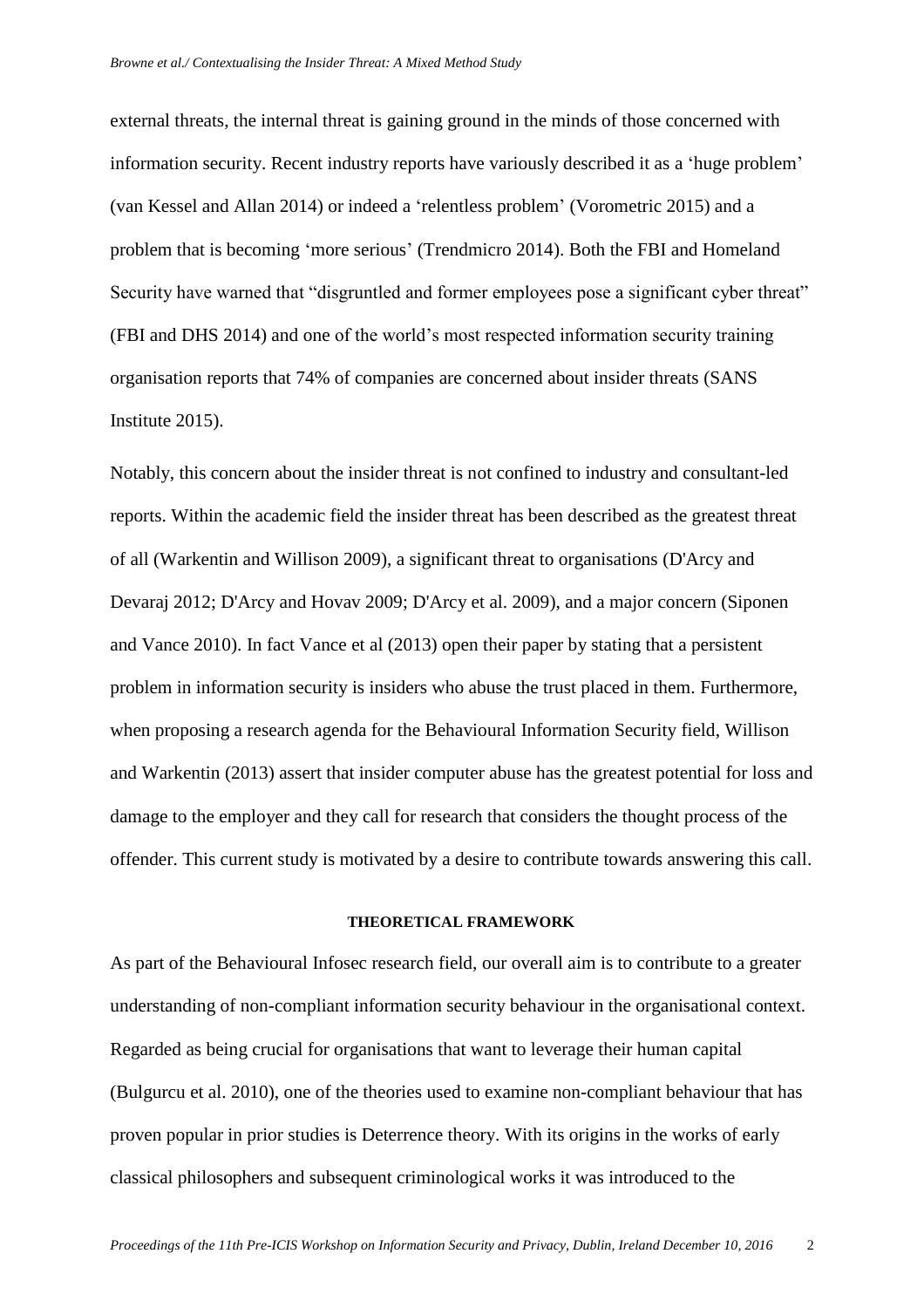mainstream IS literature with Straub's seminal [\(1990\)](#page-19-8) study, showing that security countermeasures had a deterrent effect on intentional system misuse. While subsequent studies extended the theory to show that awareness of these countermeasures was in itself a deterrent to such behaviour [\(D'Arcy et al. 2009\)](#page-18-3) others have sought to combine the theory with other theories. For example in [\(Siponen and Vance 2010\)](#page-19-5) where Neutralisation Theory was incorporated, the deterrent effects of all forms of sanctions were rendered insignificant, and in [\(Barlow et al. 2013\)](#page-18-5) only one of the three neutralisations examined were found to have a significant effect on intention to violate policy. Similarly with the inclusion of Ethics theory, it has been shown that, with the exception of sabotage, codes of ethics have no effect on computer abuse judgements and intentions [\(Harrington 1996\)](#page-18-6) while [\(Hu et al. 2011\)](#page-18-7) point to the importance of the level of self control among potential offenders. Social Bond Theory has also been used to examine aberrant behaviour [\(Cheng et al. 2013\)](#page-18-8) with varying results between an individual's bond to co-workers and to the organisation. In summary, when viewed as a whole, deterrence based studies have to date presented disparate findings. There are several methodological approaches suggested for addressing this, one of which is to measure perceived the benefits of the behaviour in question in conjunction with perceived sanctions [\(D'Arcy and Herath 2011\)](#page-18-9).

With a view to examining the impact of both sanctions and expected benefits of aberrant behaviour we have therefore chosen Rational Choice Theory (RCT) as the basis for our theoretical model [\(Nagin and Paternoster 1993;](#page-18-10) [Paternoster and Simpson 1996\)](#page-18-11). Commonly applied in criminal behaviour studies, a succinct description of the theory is available in [\(McCarthy 2002\)](#page-18-12) where it is described as:

*"The rational choice approach to crime assumes that crime can be understood as if people choose to offend by using the same principles of cost-benefit analysis they use when selecting legal behaviours."*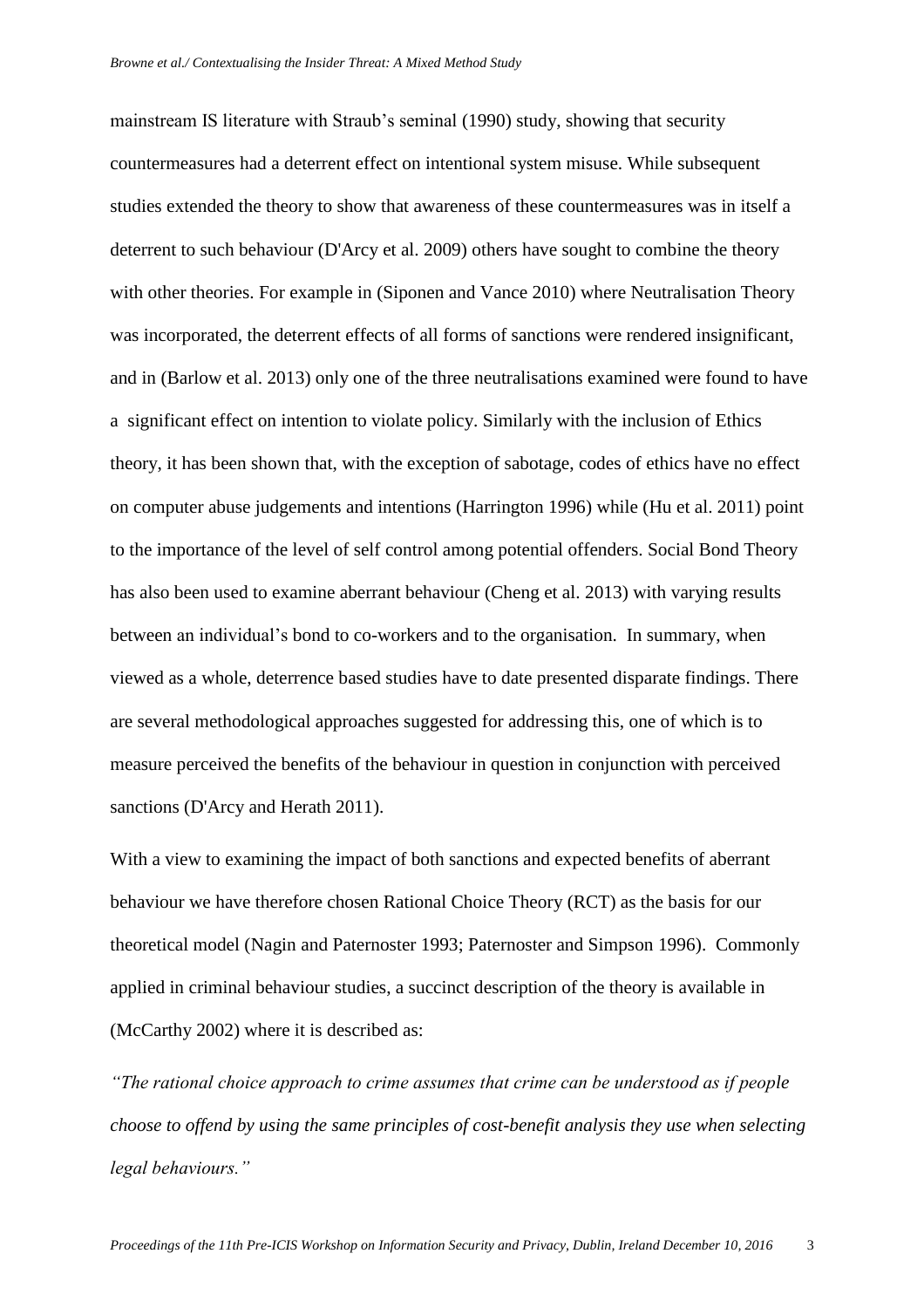In addition to the dual focus on both the negative and positive consequences of human choicemaking, our selection of the theory follows the logic expressed in [\(Paternoster and Simpson](#page-18-11)  [1996;](#page-18-11) [Vance and Siponen 2012\)](#page-19-9) that RCT is particularly appropriate for explaining crimes of a so-called "white-collar" nature involving a deliberate decision processes. Given that the focus of this study is insider deliberate actions, it therefore seems appropriate to use RCT as a fulcrum around which to base our theoretical model.

However, simply adopting a theory or introducing additional constructs to existing theories is not sufficient. We also need to consider how we operationalise these models, what artefacts the measurement instruments contain and how we can make them relevant using empirical means. Effectively we need ensure that they are contextually relevant.

#### **CONTEXTUALISATION**

This paper considers contextualisation from two perspectives, namely the position of the research in the overall body of research and the real world setting that it concerns.

Firstly, at its most basic level contextualisation refers to where within the IS security threat landscape the research is situated. Loch et al [\(1992\)](#page-18-13) identified four dimensions of Information Systems Security, which was subsequently expanded on by Willison and Warkentin [\(2013\)](#page-19-7) when they described a continuum of internal violations, ranging from passive non-volitional non-compliance, to intentional malicious computer abuse. In excluding passive or accidental actions of employees, this study is firmly placed in the volitional / intentional sphere. Thus the word "intentional" takes on a critical importance and it is crucial to understand that this includes both non-malicious as well as malicious actions.

Secondly, contextualisation also concerns the real world setting in which we apply our research, recognising that the fundamental nature of that world changes over time. In terms of external threats prior studies have focussed on the technical aspects of information security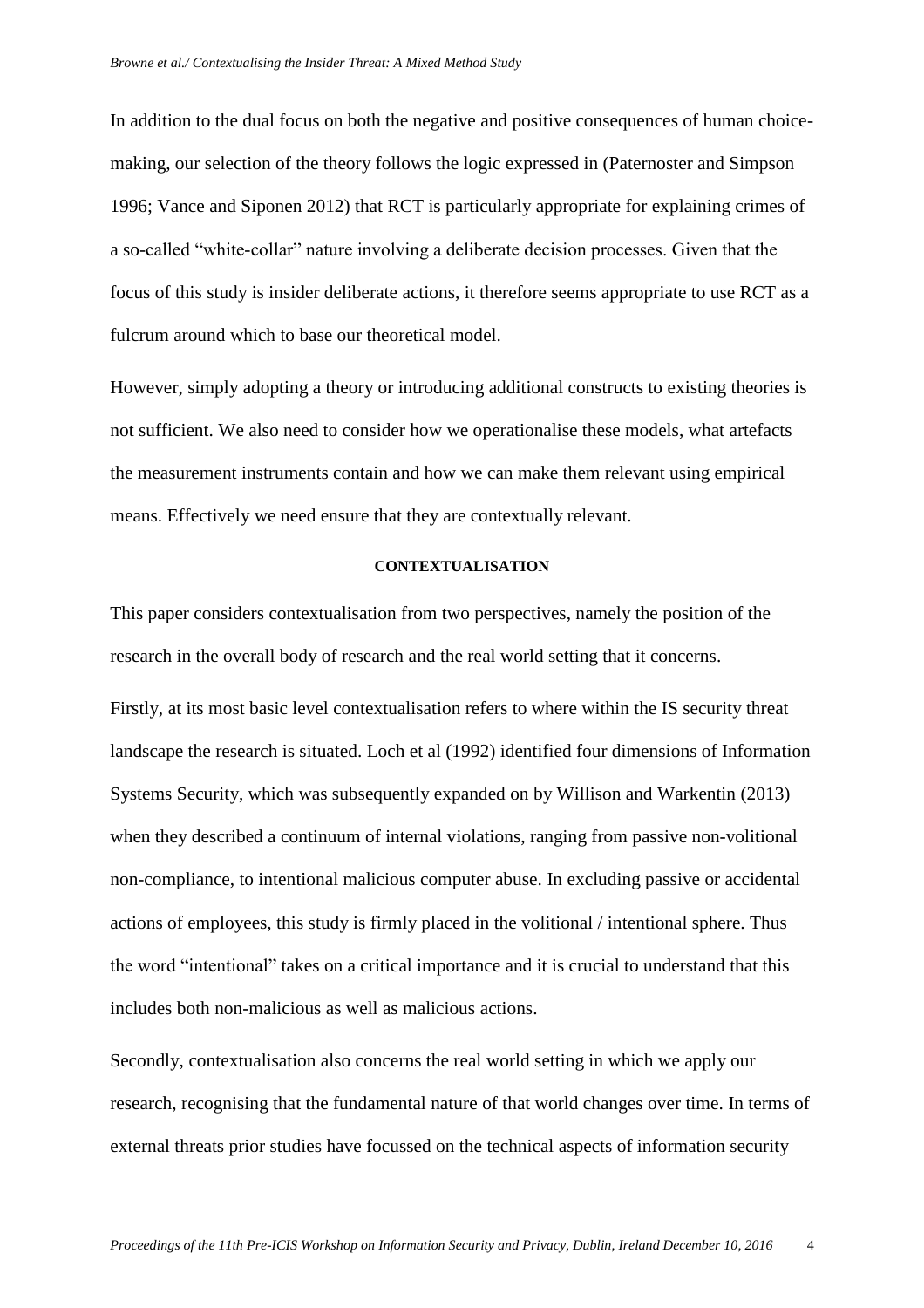designed to prevent or detect what could be described as intruders [\(Cavusoglu et al. 2005;](#page-18-14) [Cavusoglu et al. 2009;](#page-18-15) [Lee and Larsen 2009;](#page-18-16) [Yue and Cakanyildirim 2007\)](#page-19-10). Much of the internal threat based literature has dealt with issues like inappropriate use of organisational systems [\(Liao et al. 2009\)](#page-18-17) or inappropriate accessing of information by employees [\(Hovav](#page-18-18)  [and D'Arcy 2012\)](#page-18-18). What these studies have as a common denominator is the way in which they conceptualise information security – as something that can be protected within an organisational boundary.

However this reliance on the traditional conceptualisation of a boundary or perimeter is no longer viable in the modern networked world [\(Edwards 2013;](#page-18-19) [Rebollo et al. 2012;](#page-18-20) [Zissis and](#page-19-11)  [Lekkas 2012\)](#page-19-11). In today's world of tech-savvy employees, data mobility and flexible working arrangements, employees' technology demands are increasingly being met by a multitude of providers, ultimately giving rise to an information ecosystem that is far removed from the traditional organisational boundaries.

Such is the rate of the change in the modern world that even language cannot keep pace. Terms like 'The Cloud', 'BYOD' and the ubiquitous use of the word 'apps' have entered our everyday lexicon, and connote an idea of data and information mobility. Further descriptions such as; 'Stealth IT', 'Workaround Systems' and 'Feral Systems' [\(Fürstenau and Rothe 2014;](#page-18-21) [Silic and Back 2014\)](#page-19-12), emphasise the lack of agreed definitions but also point to the relentlessly changing nature of the way we work.

For example, Nasuni [\(2014\)](#page-18-22) relates the change of emphasis to the availability of technology and a corresponding "culture of convenient, 'always on' access to information" and Schalow et al. [\(2013\)](#page-19-13) argue that the blurring of work and personal life boundaries is nothing new but is driven by the consumerisation of Information Technology. In fact Banham [\(2015\)](#page-18-23) suggests that embracing this trend is imperative, primarily because of its inevitability.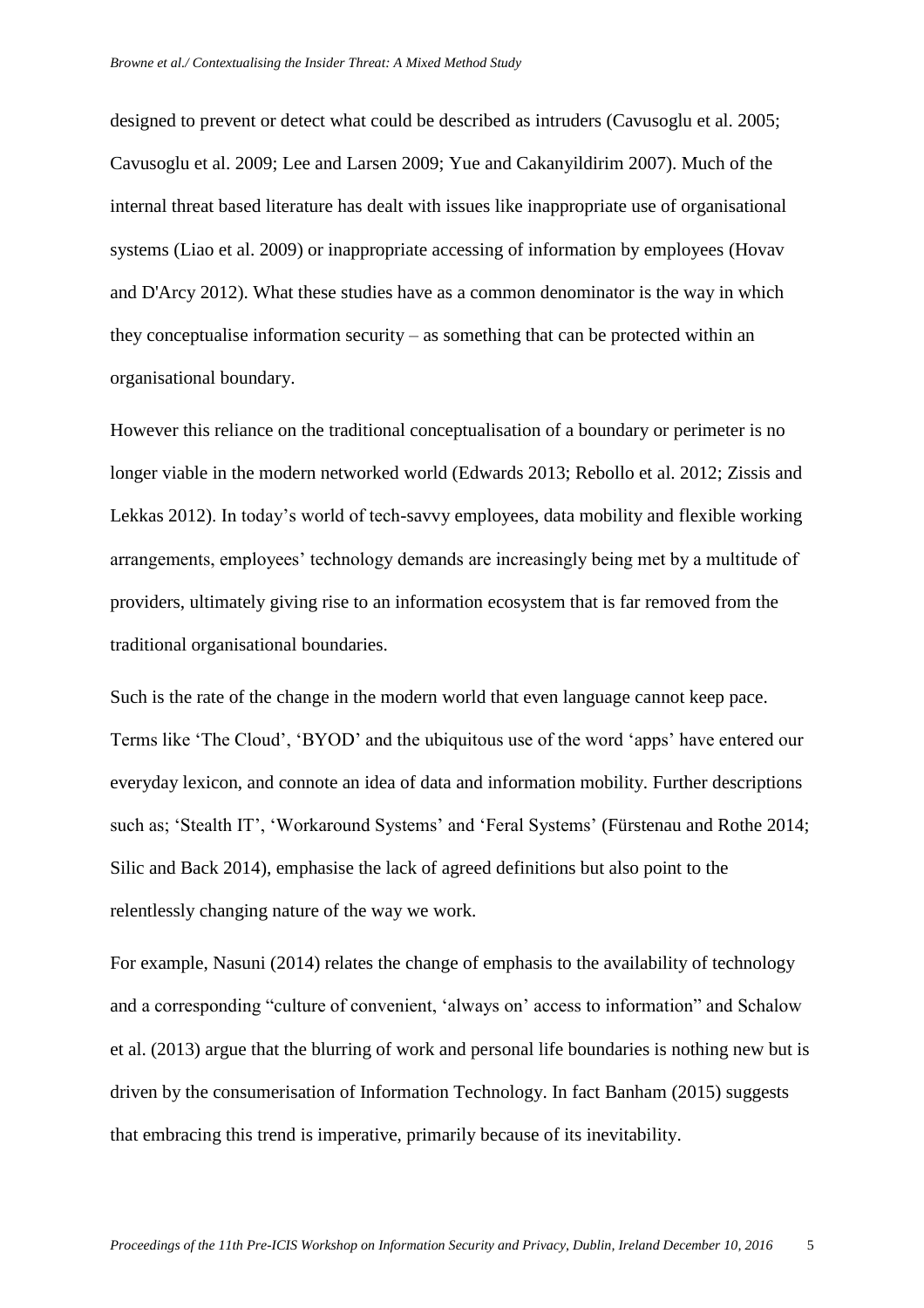This desire to embrace non-institutional based information solutions is not new however. More than thirty years ago, using an analogous term "end-user computing" (EUC), Alavi and Weiss [\(1985\)](#page-18-24) warned of the organisational risk of what they describe as "a rapidly growing and irreversible phenomenon", or as Doll and Torkzadeh [\(1988\)](#page-18-25) put it "one of the most significant phenomena to occur in the information systems industry".

Whatever the reasons for the change in the relationship between technology and work, the reality is that a common element of the technological behavioural practices that are now in vogue involves greatly increased dispersion of data and information outside the traditional perimeter of the organisation. The literature and the discussion above also indicate that attempting to put a label on this paradigm shift is problematic and so we defer to Silic and Back [\(2014\)](#page-19-12) and adopt their language in describing the new IS context as including "all hardware, software or any other solutions used by employees which are not approved by the IT department." The next logical step then is asking to what extent previously used instruments for testing our behavioural theories are still relevant in this new IS context, and it is the resulting measurement instruments that the remainder of this paper concerns itself with.

#### **METHODOLOGY**

#### **Approach**

In acknowledging the debate that exists in the information systems field about the relative importance of rigour and relevance in research, Siponen and Vance [\(2014\)](#page-19-14) caution against the use of research instruments that are out of touch with practice. They suggest a number of guidelines for instrumentation design that are intended to improve practical relevance of research in information security without any loss in rigour, and point out that most existing studies meet less than half of their proposed recommendations – a deficiency that we are addressing in this and future research.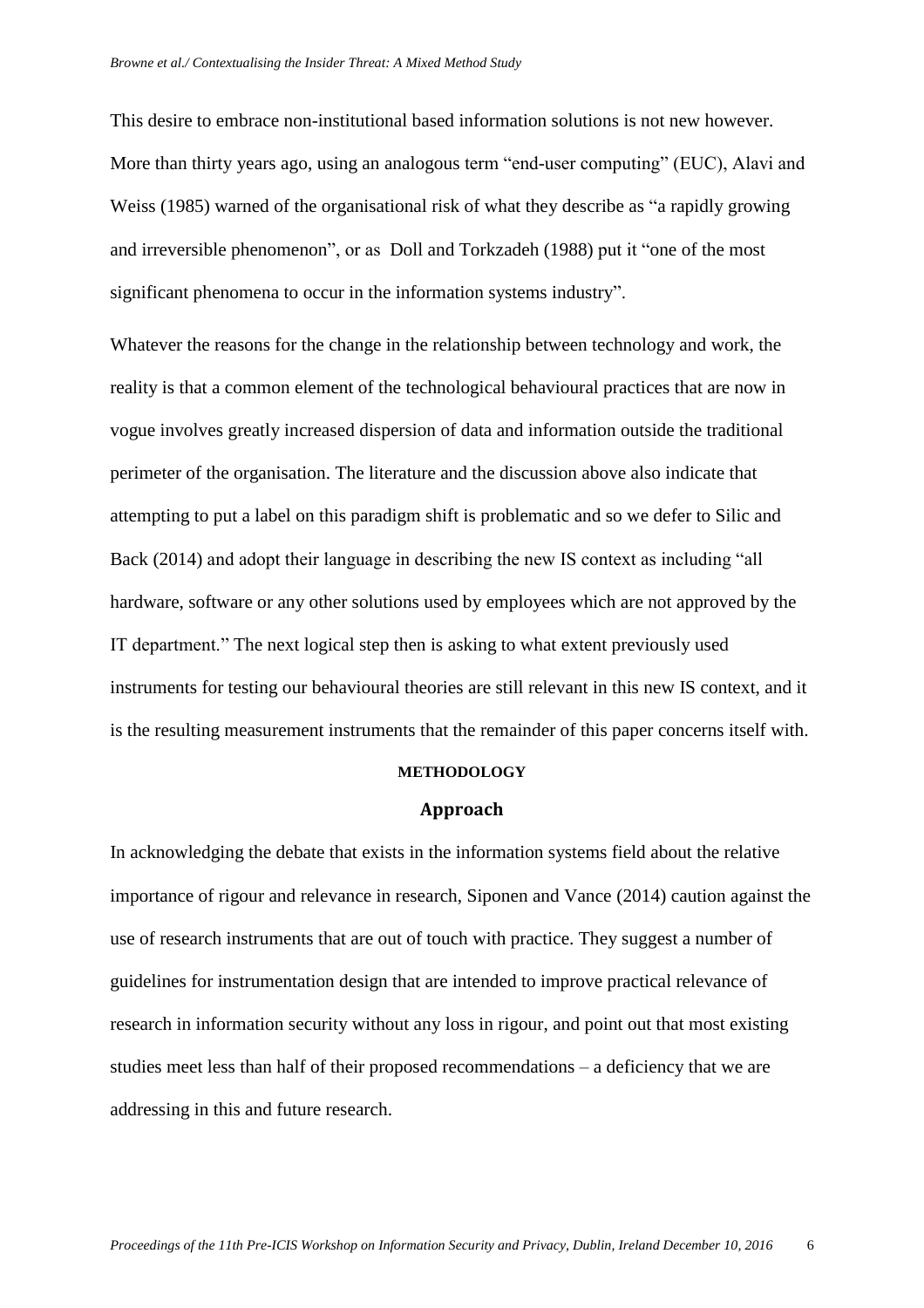However what is of primary concern to this particular paper are their primary guidelines; that studies should measure specific violations rather than an abstract representation of violations, and that these should be violations that are deemed important by those practicing in the field In order to adhere to these primary recommendations, three approaches are suggested (1) basing topics on a list obtained from literature and getting practitioners to rank them, (2) developing multiple scenarios and getting comments from practitioners or (3) using a belief elicitation technique [\(Limayem and Hirt 2003\)](#page-18-26) to ask practitioners what their greatest concerns are [\(Siponen and Vance 2014\)](#page-19-14).



## **Figure 1:** Research Method and Objectives

Our approach has been a combination of all three. In the first instance, a review of the literature was undertaken to establish a baseline of offences with potential relevance. These formed the basis for developing an interview protocol used to conduct a series of expert 'semi-structured' interviews. However, being cognisant of the sensitive nature of the subject matter and the potential reticence of respondents to reply to direct questioning, on occasions the protocol was deviated from during the interview process. The interviews were then analysed and the principal findings were further examined, for ranking, via a survey instrument using a separate cohort of information security professionals.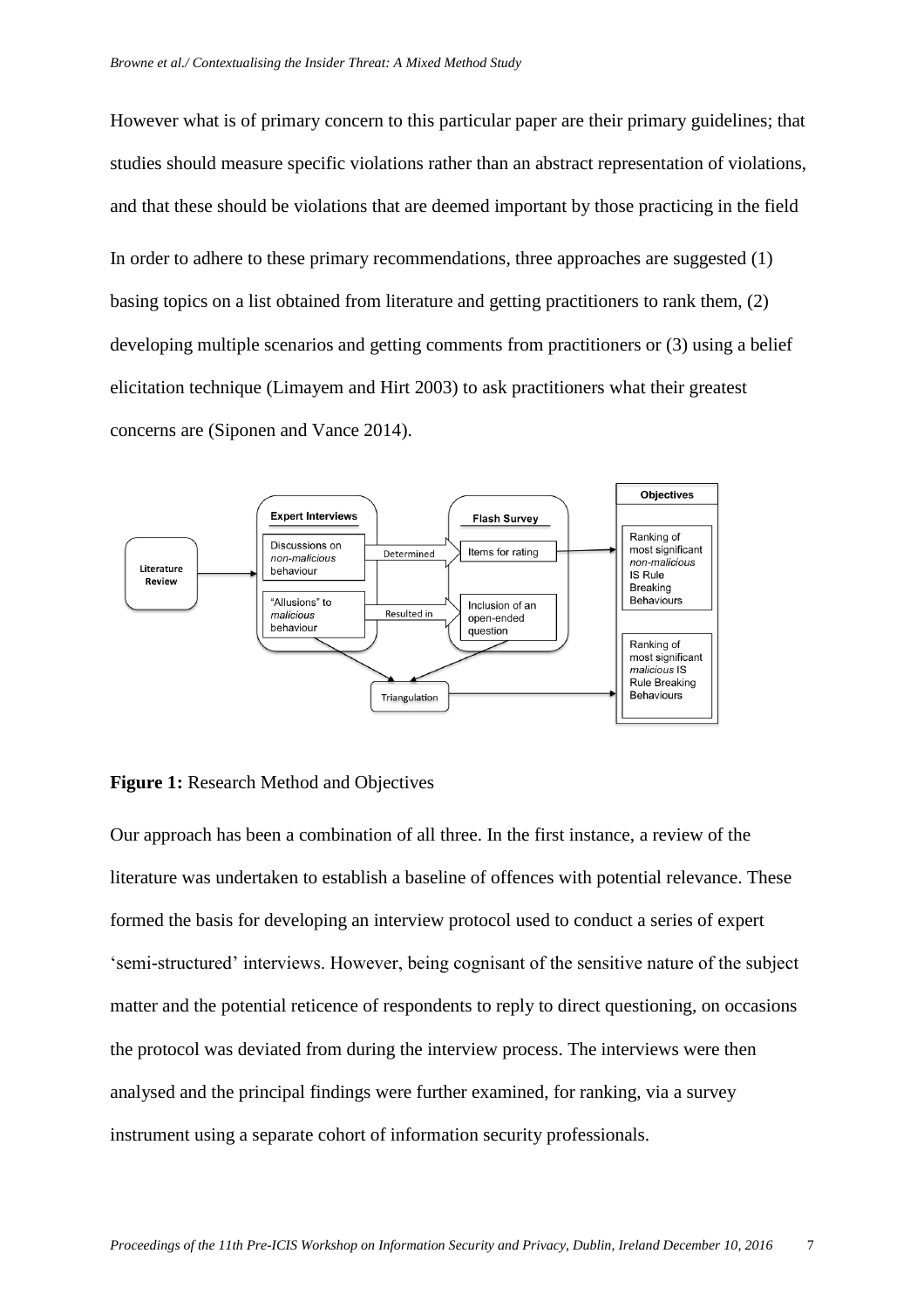#### **Interviews**

The Linkedin social networking site was used to "connect" with a number of information security professionals. Their selection was random but was governed by two criteria (a) that they were senior professionals currently working in information systems security and (b) that their roles spanned a number of different industries. In order to manage this process, the search for connections was conducted among the membership of the Irish chapter of ISACA. It was important to the validity of the study that a comprehensive cross-section of opinions was elicited and so two internationally active security consultants were also included in the expert pool to expand the breadth of organisational types in the sample.

Initially, invitations to participate were e-mailed to 19 individuals and interviews were commenced as soon as the first acceptance was received. The interview protocol was made up of a series of six primary questions designed to determine the interviewees opinion on (a) what type of actual actions of employees give them cause for concern; (b) if there are specific IS policies or standards in their organisation targeted at employees; (c) if the interviewees had to deal with many security incidents involving insiders and examples thereof; (d) why employees might break the rules even when they know they exist; (e) the arguments employees use to defend their actions and (f) if there are any screening measures used in the hiring of new employees.

Interviews were analysed immediately after completion and it was decided to cease interviewing new subjects when data saturation was reached. Defined as the point at which any additional data provides few, if any, new information or suggests new themes [\(Saunders](#page-19-15)  [et al. 2012\)](#page-19-15) or incremental learning is minimal [\(Eisenhardt 1989\)](#page-18-27), this occurred after 9 interviews. This was not considered surprising given the design and purpose of the interviews was to elicit opinions from experienced practitioners on their greatest concerns about employee behaviour.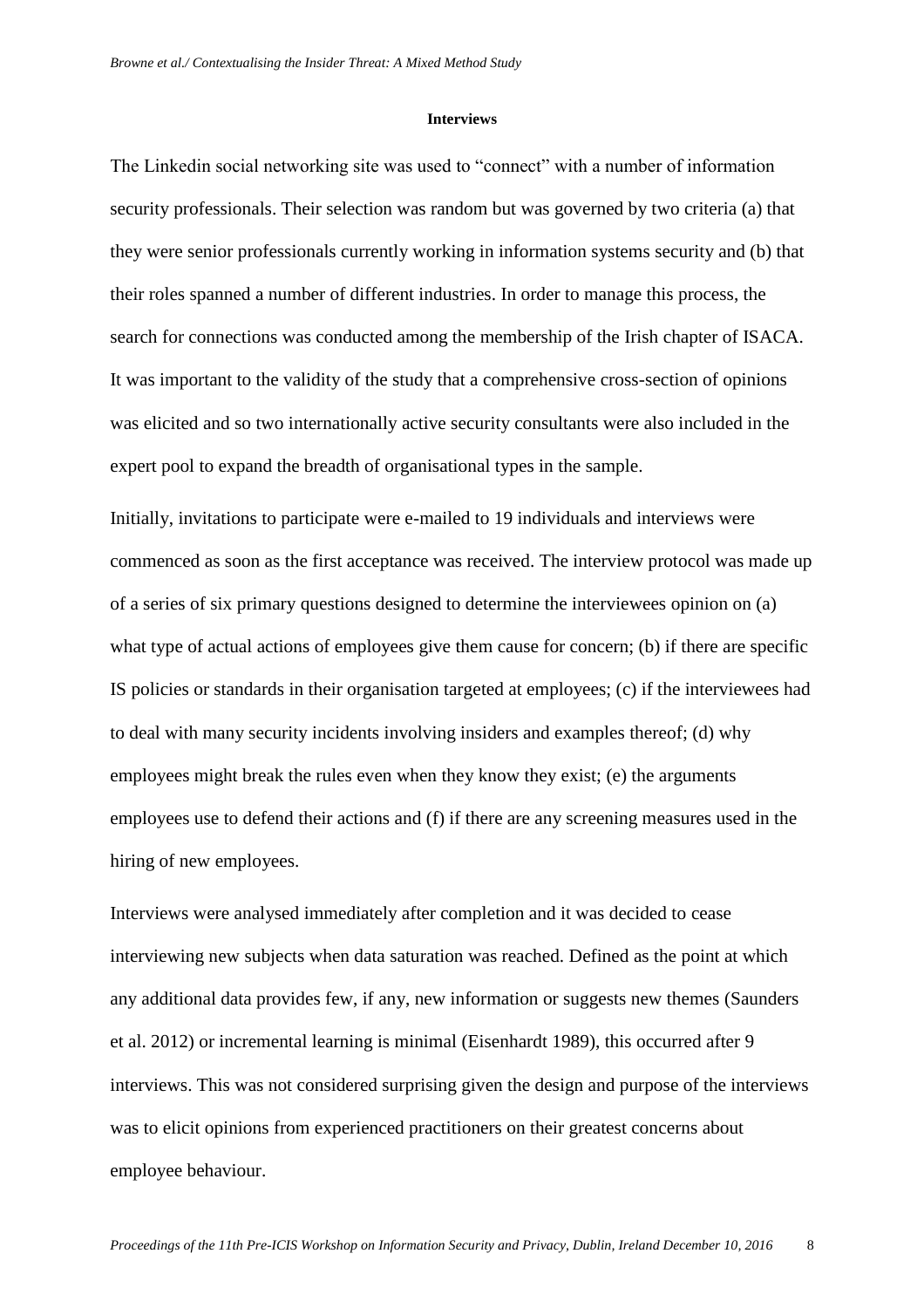| <b>Name</b>          | <b>Organisation Description</b>            | <b>Job Title</b>                            |
|----------------------|--------------------------------------------|---------------------------------------------|
| TechCo               | Software application development           | Global Head of Information Security         |
| ScienCo              | Multinational scientific manufacturing     | Senior IS Infrastructure Manager            |
| PackCorp             | Packaging multinational                    | Group Information Security Officer          |
| LeisCorp             | Gaming multinational                       | <b>Information Security Manager</b>         |
| Consult1             | <b>Information Security Consultant</b>     | Owner                                       |
| FinInst              | <b>Banking</b>                             | Chief Information Security Officer          |
| MajorCo              | Manufacturing & Distribution multinational | Head of Information Security                |
| BankCo               | <b>Banking</b>                             | VP Information Security, IT Risk & Controls |
| Consult <sub>2</sub> | <b>Security Consultant</b>                 | Owner                                       |

## **Table 1.** Interviewee Demographic Details

In general, interviewees opined that the insider threat was a major issue but initially equivocated on whether malicious behaviour was of significance. On the subject of nonmalicious behaviours, the majority opinion was that factors like convenience, the trend towards a data mobility culture and the fact that there are now more employees who believe they are 'tech-savvy' contributes to the problem. A flavour of some of the comments in this regard is shown in Table 2 below.

| <b>Type</b> | Reason            | <b>Comment</b>                                                                       |  |  |  |  |
|-------------|-------------------|--------------------------------------------------------------------------------------|--|--|--|--|
| Non-        | <b>Tech Savvy</b> | "We implemented a block of all cloud storage and then we found that people used      |  |  |  |  |
| Malicious   |                   | the TOR network to bypass our web filter, so that they can still get to the web      |  |  |  |  |
|             |                   | version of Dropbox" (TechCo)                                                         |  |  |  |  |
|             |                   | "I worked with one company and the HR manager was very proud that she was            |  |  |  |  |
|             |                   | backing up all the HR and payroll files every night onto a USB stick. I said 'very   |  |  |  |  |
|             |                   | good and do you store that in your fire-proof safe or do you keep it securely off-   |  |  |  |  |
|             |                   | site' and she says 'oh no it's kept securely off-site' and I went 'very good and     |  |  |  |  |
|             |                   | how do you do that?' and she went 'well I put it in my gym bag and I bring it        |  |  |  |  |
|             |                   | home with me every day'" (Consult 1)                                                 |  |  |  |  |
|             | Convenience       | [On the dangers of free wifi – specifically in Boston Logan Airport] "It's           |  |  |  |  |
|             |                   | notorious. So you see something that says "Massport free Wi-Fi" and you go for       |  |  |  |  |
|             |                   | it - next thing you've bought a lawnmower in Utah. It's bananas, right? And it's     |  |  |  |  |
|             |                   | constant." (ScienCo)                                                                 |  |  |  |  |
|             |                   | "You might have guys in all parts of the organisation, not just in the IT            |  |  |  |  |
|             |                   | department, but in a branch somewhere who'll just say  'Ah look, I don't need        |  |  |  |  |
|             |                   | to use that, sure I'll just use wi-fi or whatever' so that's a huge thing" (FinInst) |  |  |  |  |
|             | Data              | "As email has proliferated, as people have gotten their own email addresses,         |  |  |  |  |
|             | Mobility          | people are still sending stuff to their personal email address when they shouldn't   |  |  |  |  |
|             |                   | be doing so" (MajorCo)                                                               |  |  |  |  |
|             |                   | "You can break into three worlds: Personal email, social media and storage           |  |  |  |  |
|             |                   | websites. They are your threats." (LeisureCo)                                        |  |  |  |  |

**Table 2.** Examples of 'non-malicious' internal security violations

At this point it is worth noting that literature and research methodologies would have us believe that enquiries of this kind may be limited in what they can determine, due to the sensitive nature of the topic [\(Kotulic and Clark 2004\)](#page-18-28) and the reluctance of interviewees to let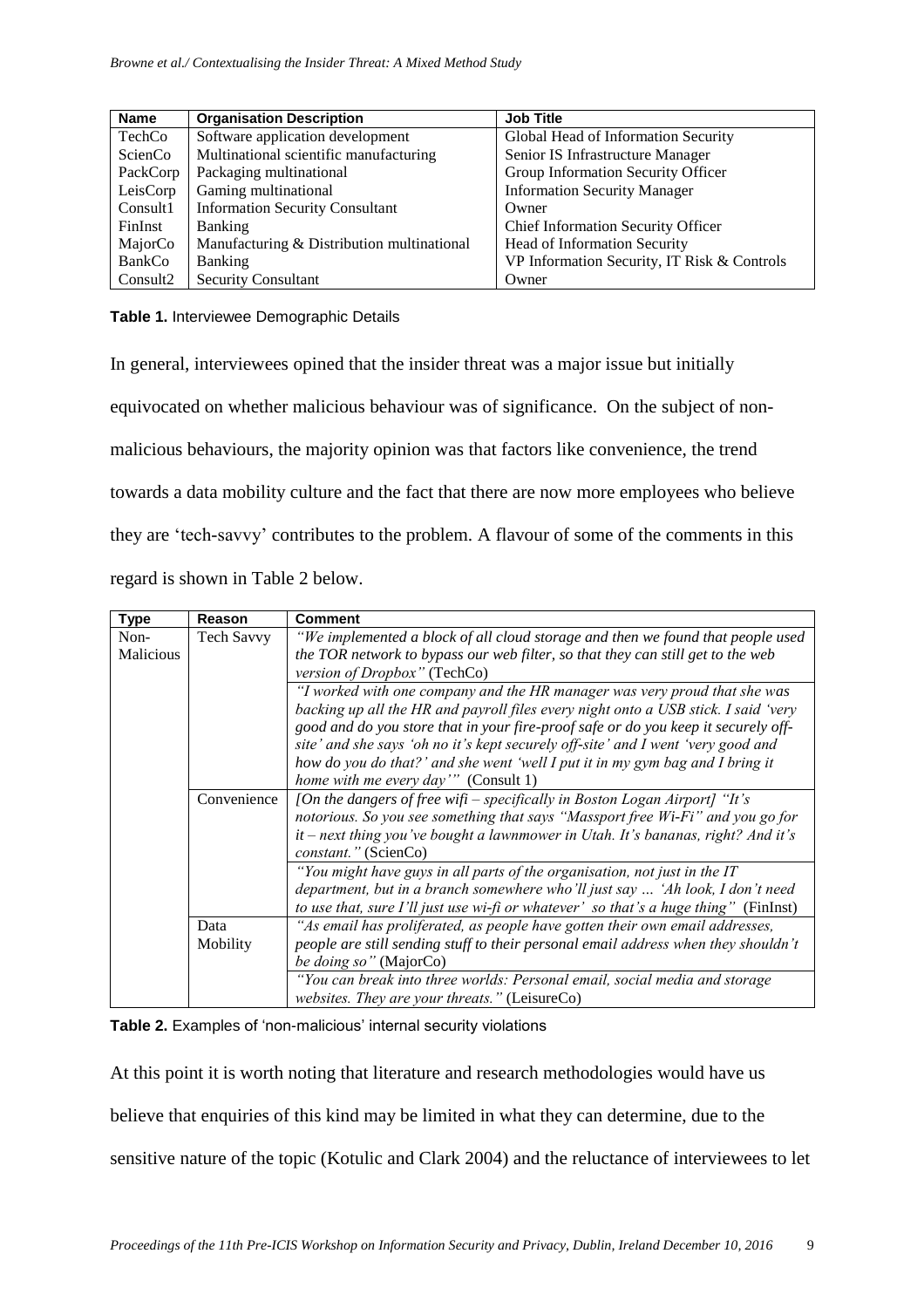outsiders study their potential security issues [\(Posey et al.](#page-18-29) 2011). Therefore, it was anticipated that the findings of this section of the study would only relate to non-malicious behaviours. Crucially however, we also found that malicious behaviour was a major concern for those interviewed. Malicious harming of the organisation was alluded to several times during nearly every interview, with perimeter security being a major issue. Traditionally, perimeter security has been regarded as a concern relating to external actors but now it also forms part of the insider threat. Specifically, employees 'stealing' information, data, and intellectual property represent a real concern, particularly in the context of the disgruntled or displaced employee.

| Malicious | Personal Gain                               | "The insider threat has probably moved away from misuse to using the             |  |  |  |  |
|-----------|---------------------------------------------|----------------------------------------------------------------------------------|--|--|--|--|
|           |                                             | computers for personal gain or for fraud. I think that's going to become even    |  |  |  |  |
|           |                                             | more likely over time"(PackCorp)                                                 |  |  |  |  |
|           |                                             | "We have had security breaches with either staff leaving the company and         |  |  |  |  |
|           |                                             | they've taken confidential information with them like customer lists and stuff   |  |  |  |  |
|           |                                             | like that, or in one or two cases where staff have stolen source code and        |  |  |  |  |
|           |                                             | intellectual property  and in one case went to set up their own company          |  |  |  |  |
|           |                                             | doing the same type of business, using the source code they had taken  or        |  |  |  |  |
|           |                                             | taken source code from an internal system that the company was using             |  |  |  |  |
|           |                                             | and then the staff member gave it to his brother who set up a company            |  |  |  |  |
|           |                                             | providing this software as a business solution"(Consult2)                        |  |  |  |  |
|           |                                             | "When people have decided to leave an organisation or the organisation has       |  |  |  |  |
|           |                                             | decided to let them go, that they send home a brain-dump of a lot of their       |  |  |  |  |
|           |                                             | stuff - so I've come across instances of source code, of strategic plans, of     |  |  |  |  |
|           |                                             | people's CVs and it's all around the topic that people are preparing             |  |  |  |  |
|           | themselves for in their next life" (BankCo) |                                                                                  |  |  |  |  |
|           | Disgruntlement                              | "there will always be disgruntled employees and it's something we are aware      |  |  |  |  |
|           |                                             | of  when we go with our quarterly updates to the board the disgruntled           |  |  |  |  |
|           |                                             | employee mightn't be at the top of the list like it would have been 3-4 years    |  |  |  |  |
|           |                                             | ago, but it's still a risk" (FinInst)                                            |  |  |  |  |
|           |                                             | " you always have the disgruntled leaver factor and that is genuinely an         |  |  |  |  |
|           |                                             | issue  now people who don't have privileges on systems, it's not so much a       |  |  |  |  |
|           |                                             | big deal, because there's not so much damage they can do but  y' know the        |  |  |  |  |
|           |                                             | other concern is people deliberately stealing information. So it's one thing to  |  |  |  |  |
|           |                                             | send your information to your own Gmail account, but the fact that we now        |  |  |  |  |
|           |                                             | have things like oneDrive for Business and you can fire up all of these files to |  |  |  |  |
|           |                                             | your oneDrive account - pull them down when you get home, have no                |  |  |  |  |
|           |                                             | traceability on them  even if we had Data Loss Prevention (DLP) software         |  |  |  |  |
|           |                                             | if DLP was looking specifically at email it wouldn't show up this  and if        |  |  |  |  |
|           |                                             | you go off to a competitor and you are a sales or marketing person, you're       |  |  |  |  |
|           |                                             | pulling that proprietary information or even planning information for the        |  |  |  |  |
|           |                                             | following financial year and bringing it to your competitors  or to your         |  |  |  |  |
|           |                                             | new employers" (MajorCo)                                                         |  |  |  |  |

**Table 3.** Examples of 'malicious' internal security violations

The difficulty in obtaining complete and open responses in information security studies has

long been problematic [\(Crossler et al. 2013;](#page-18-30) [Guo et al. 2011\)](#page-18-31). Bearing this in mind it was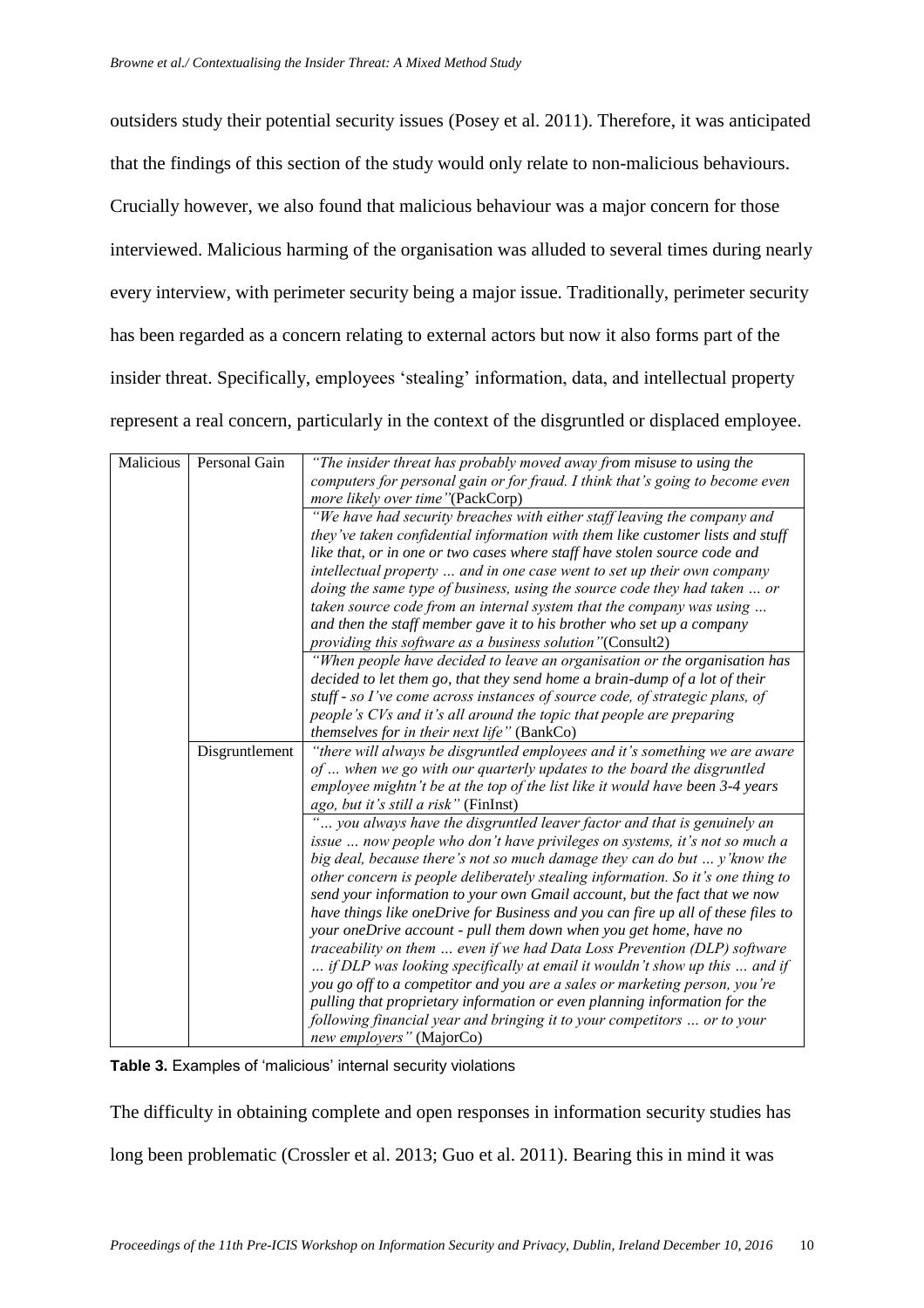therefore not surprising that when pressed on malicious threats, interviewees indicated that it was a real concern but in general showed a certain amount of reticence in divulging details or examples. This may be because asking people responsible for information security about what concerns them in relation to employee behaviours is effectively something that requires more than a modicum of self-reflection and self-criticism, if they are to answer honestly. Paradoxically this seems to be more pronounced in relation to non-malicious behaviours, presumably because practitioners feel that they should be able to prevent these from happening. Therefore, in an effort to get a better understanding of the relative importance of each of the behaviours, rather than simply confirming that they exist, a logical next step was to introduce a layer of anonymity. This formed the second part of our "contextual" investigation – using an anonymised survey instrument.

#### **Mini - Survey**

A very parsimonious questionnaire was prepared which contained, in addition to some demographic questions, a list and brief description of 11 insider threats (derived from the findings of the previously conducted interviews). These were exclusively of the type categorised as 'non-malicious' – a research strategy that was adopted because what was being sought from respondents was a ranking of the seriousness of offences and it was assumed that all malicious acts would be regarded as extremely serious. The 11 offences offered for rating are shown in Table 4 below.

|                | <b>Name</b>       | <b>Organisation Description</b>                                                                            |  |  |
|----------------|-------------------|------------------------------------------------------------------------------------------------------------|--|--|
|                | Email $(1)$       | employees / contractors emailing the organisation's                                                        |  |  |
|                |                   | information to an unsecured email (such as their home address) in order to<br>work on information off-site |  |  |
| $\mathfrak{D}$ | Email $(2)$       | contractors setting up auto-forwarding of emails to alternative email                                      |  |  |
|                |                   | addresses when away from the office                                                                        |  |  |
| $\mathcal{F}$  | <b>USB Backup</b> | employees / contractors using USB memory storage to 'backup' sensitive                                     |  |  |
|                |                   | organisation data                                                                                          |  |  |
| $\overline{4}$ | Other Mobile      | employees / contractors using 'tablets' or 'phablets' to work on                                           |  |  |
|                | <b>Devices</b>    | organisation data                                                                                          |  |  |
| 5              | Social Media (1)  | employees / contractors using social media without approval and thus                                       |  |  |
|                |                   | exposing the organisation to possible phishing attacks                                                     |  |  |
| 6              | Social Media (2)  | employees / contractors publishing inappropriate or sensitive                                              |  |  |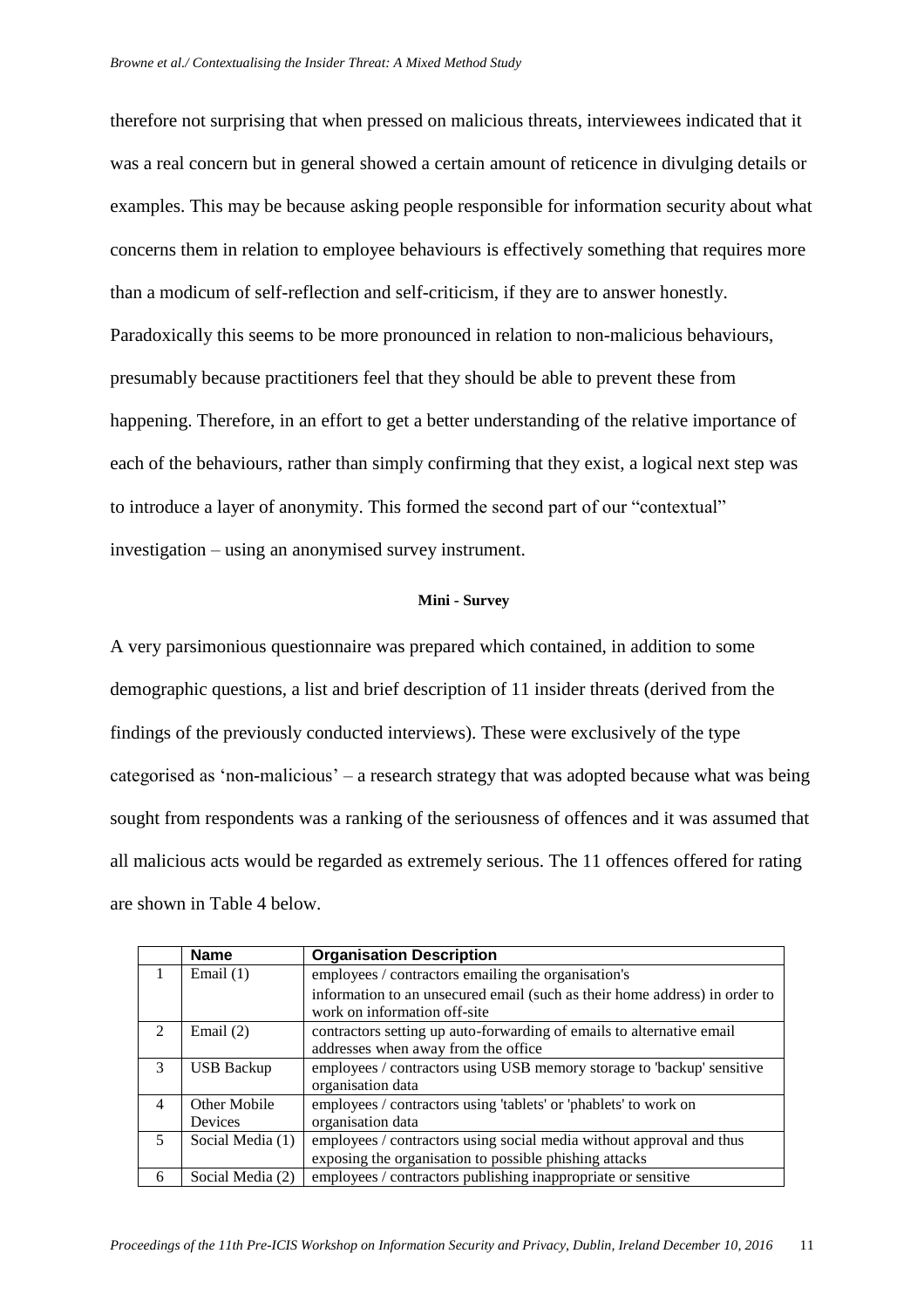|               |                 | organisational information on social media platforms                    |  |
|---------------|-----------------|-------------------------------------------------------------------------|--|
| $\mathcal{L}$ | Remote Login    | employees / contractors installing software to enable their own         |  |
|               |                 | unauthorised remote login                                               |  |
| 8             | $Wi-Fi(1)$      | employees / contractors using public unsecured or unapproved wi-fi      |  |
|               |                 | networks to conduct organisation business                               |  |
| 9             | $Wi-Fi(2)$      | employees / contractors creating their own unsecured wi-fi networks     |  |
| 10            | Cloud Storage   | employees / contractors using unauthorised online data storage services |  |
| 11            | <b>Browsers</b> | employees / contractors availing of services such as the TOR network to |  |
|               |                 | circumvent access control measures                                      |  |

#### **Table 4.** Rating Offences

The questionnaire also contained an open-ended, free form question, requesting respondents to offer their own opinions on the most significant sources of insider threat behaviour. The survey was posted on the ISACA Ireland LinkedIn webpage and over a two-week period received a total of 33 responses.

Approximately one third of the respondents were Information Security Consultants with a similar amount of Information Security Managers and the remainder were spread across General Management, Internal Audit, Risk Management and Security Analysis roles - over 70 per cent of respondents classified their positions as senior or middle management.

The interview instructions asked respondents to rate the "offences" on a 5-point seriousness scale. The instruction on seriousness was further defined as respondents' own opinion of the threat, viewed from the twin perspectives of the likelihood of it occurring and the potential impact on the organisation if it did occur. The scale ranged from 'Not Serious' to 'Extremely Serious', with a midpoint of 'Serious'.

Combining the product of 11 offences and 33 respondents yields a total of 363 responses to potential insider threat behaviours. Of these, only 72 (20%) fall into the categories of "Not Serious" or "A Little Serious" meaning that the remaining 80% represent concerns of significance in the eyes of the sample surveyed. Overall, the number of respondents that rated the offences as serious was relatively evenly spread across the offence categories. However, when we examined the number of responses that categorised offences as "Extremely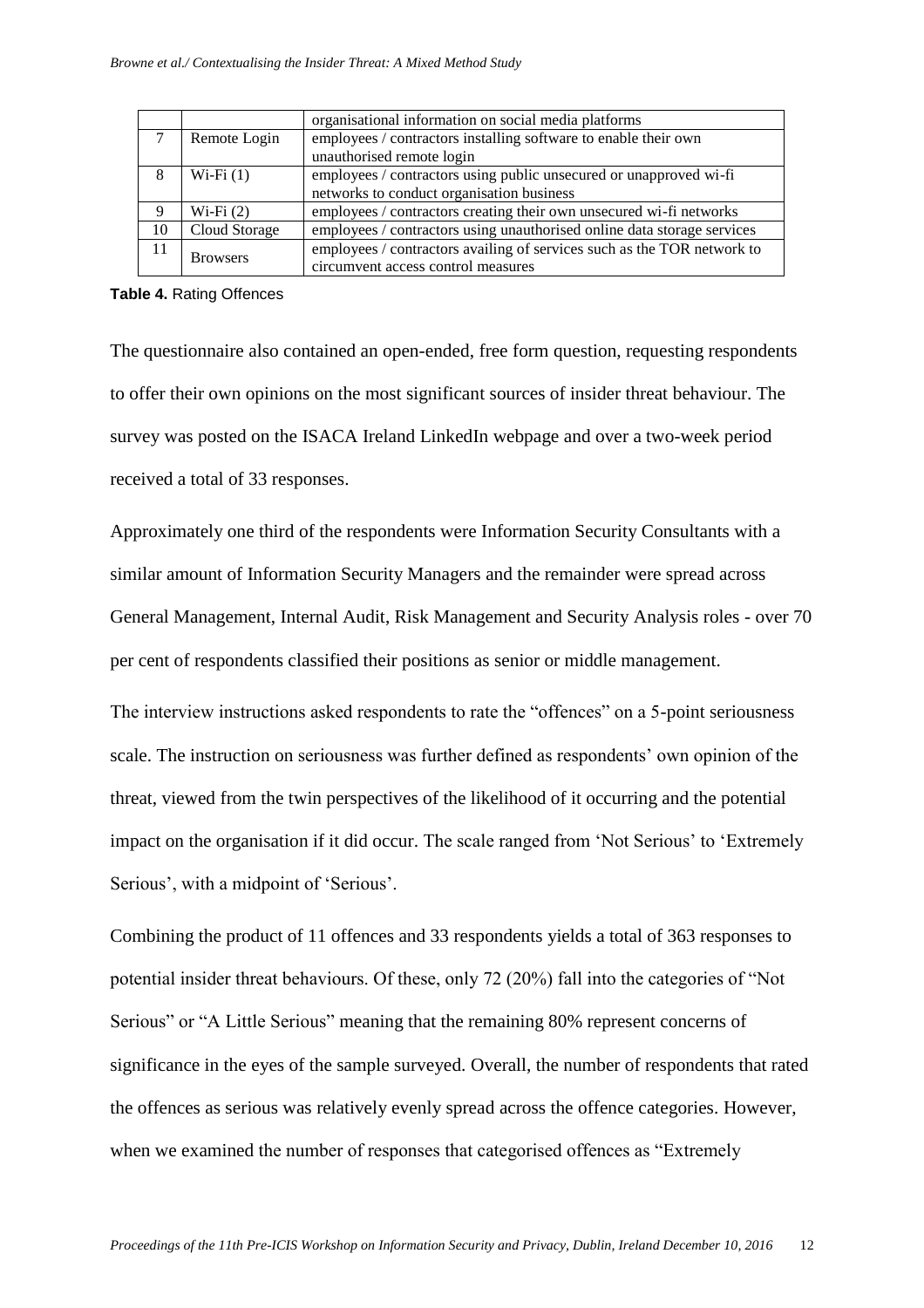Serious", a slightly different picture emerged. The most serious offence according to our sample is the idea of employees or contractors installing software to enable their own unauthorised remote login. This is followed by; employees / contractors creating their own Wi-Fi networks; and using services such as the TOR network to circumvent access control measures. Surprisingly, and contrary to popular opinion, two of the lower scores in this category relate to the use of tablets and "phablet" devices in the conduct of business and the use of unapproved social media or using social media in an inappropriate manner.

| "Offence"<br>(see also Table 4) | <b>Not</b><br><b>Serious</b> | A little<br><b>Serious</b> | <b>Serious</b> | <b>Very</b><br><b>Serious</b> | <b>Extremely</b><br><b>Serious</b> |
|---------------------------------|------------------------------|----------------------------|----------------|-------------------------------|------------------------------------|
| Remote Login                    |                              | 2                          | $\overline{2}$ | 8                             | 20                                 |
| $Wi-Fi(2)$                      | 0                            | 6                          | 6              | 5                             | 16                                 |
| <b>Browsers</b>                 |                              | 6                          | $\overline{4}$ | 6                             | 16                                 |
| <b>USB Backup</b>               | 0                            | 3                          | 4              | 11                            | 15                                 |
| Social Media (2)                | $\theta$                     | 4                          | $\overline{4}$ | 12                            | 13                                 |
| $Wi-Fi(1)$                      | $\overline{c}$               | 8                          | $\mathfrak{D}$ | 8                             | 13                                 |
| Cloud Storage                   | 3                            | 6                          | 3              | 8                             | 13                                 |
| Email $(2)$                     |                              | 6                          | $\overline{4}$ | 10                            | 12                                 |
| Email (1)                       | 0                            | 3                          | 8              | 11                            | 11                                 |
| Social Media (1)                |                              | 10                         | 5              | 10                            |                                    |
| <b>Other Mobile Devices</b>     |                              | 8                          | 8              | 10                            | 6                                  |
| Totals                          | 10                           | 62                         | 50             | 99                            | 142                                |
|                                 |                              | 72                         |                | 291                           |                                    |
|                                 |                              | 20%                        |                | 80%                           |                                    |

A summary of the responses is shown in Table 5 below.

**Table 5.** Survey Results

While the dataset in this survey is reasonably small, it is noteworthy that it was conducted among a cohort of professionals in the field of information security who, by virtue of their membership of the LinkedIn group, are actually operating in the field. No inducements for participation were offered to respondents, save for an undertaking to revert with the results of the survey, and so the responses are assumed to be truthful.

The open-ended question in the questionnaire simply asked respondents to name and give a brief description of any other additional actions of insiders, which they believed could present a significant security threat. Of the 19 (55%) respondents who offered a view on this question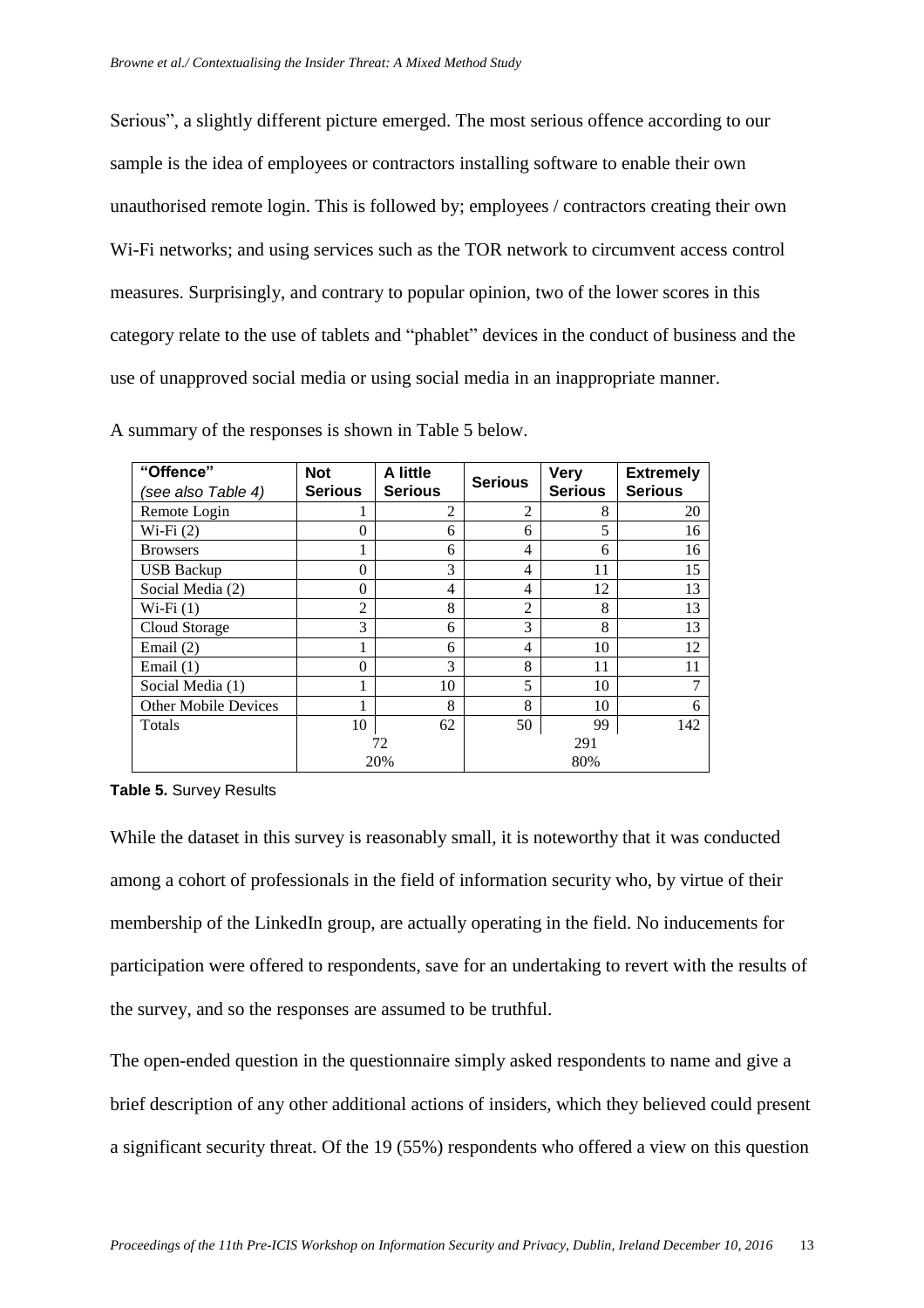the majority related to non-malicious behaviours and mirrored some of those offered for ranking in the earlier section of the questionnaire. Additional non-malicious behaviours included the use of "Shadow IT", "Abuse of access controls", "not using encryption", "carelessness" and "the use of screen-grab tools and unauthenticated printers".

Several respondents only considered this question from a malicious perspective, despite not being prompted to. For example one respondent cited disgruntled employees and the notion of Intellectual Property Plagiarists. Others referred to employees walking out with confidential data or removal of data via unmonitored websites, and two of the survey respondents specified as concerns the downloading and sale of confidential data to competitors / black market and creating backdoors into the enterprise network for unapproved use.

To summarise the data overall, the 'non-malicious' actions of the "insider" that our survey respondents deemed most serious, revolve around the mobility of data, circumventing security controls for convenience purposes, and using third party or open source technologies in the workplace.

On the malicious side the theft of information or intellectual property was the most cited offence in both the interviews and mini-survey, occurring primarily with disgruntled and departing employees. What was surprising was that not only was it a concern, but that information security professionals readily admitted that it worried them. Thus while nonmalicious behaviour of insiders has been the more popular focus for prior behavioural studies in this area, it is our contention that it is remiss to ignore malicious behaviours.

Our findings clearly show that the priorities of information security professionals have changed with regard to the insider threat, and the fact that malicious acts of employees are now openly viewed as a major concern rather than the tacit acknowledgement that they previously received, means that academic research should do likewise.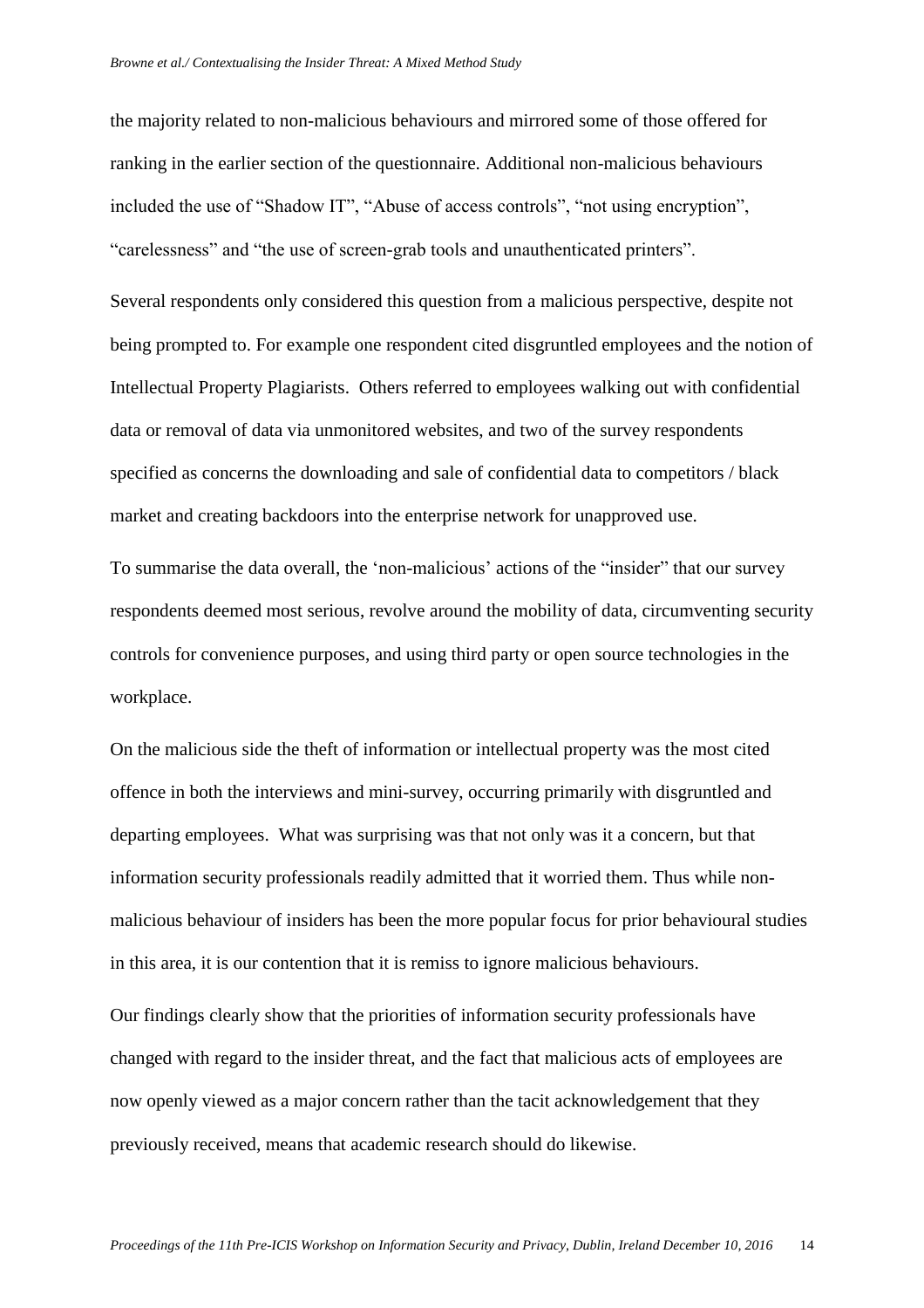Methodologically, a significant amount of such academic research has previously employed the use of hypothetical vignettes [\(Weber 1992\)](#page-19-16). What this research indicates is that a new set of vignettes, with specifics set firmly in the domain of current security concerns in practice, is needed. Therefore testing our theories requires that this be reflected in our measurement instruments. With this in mind, and drawing on the findings from our empirical work for context, we have developed a series of four vignettes to be used in future studies that are presented in Appendix A to this paper.

#### **CONCLUSION**

Although research on malicious behaviour by disgruntled employees has previously been called for [\(Crossler et al. 2013;](#page-18-30) [Willison and Warkentin 2013\)](#page-19-7) our study is, to the best of our knowledge, one of the first to put it on the research agenda using empirical methods.

A second and equally compelling finding from this research is in relation to the types of rule breaking behaviour that are of greatest concern. This study clearly shows that behaviours examined in much of the prior literature (looking at passwords, sharing logins, sending inappropriate email etc) are no longer alone at the forefront in terms of importance. They have been replaced by behaviours concerning remote login, creation of personal wi-fi networks and circumventing browser controls.

Given the argument in [\(Siponen and Vance 2014\)](#page-19-14) that studies in this area must measure specific behaviours then these two findings along with the creation of the resulting vignettes represent significant contributions to the field.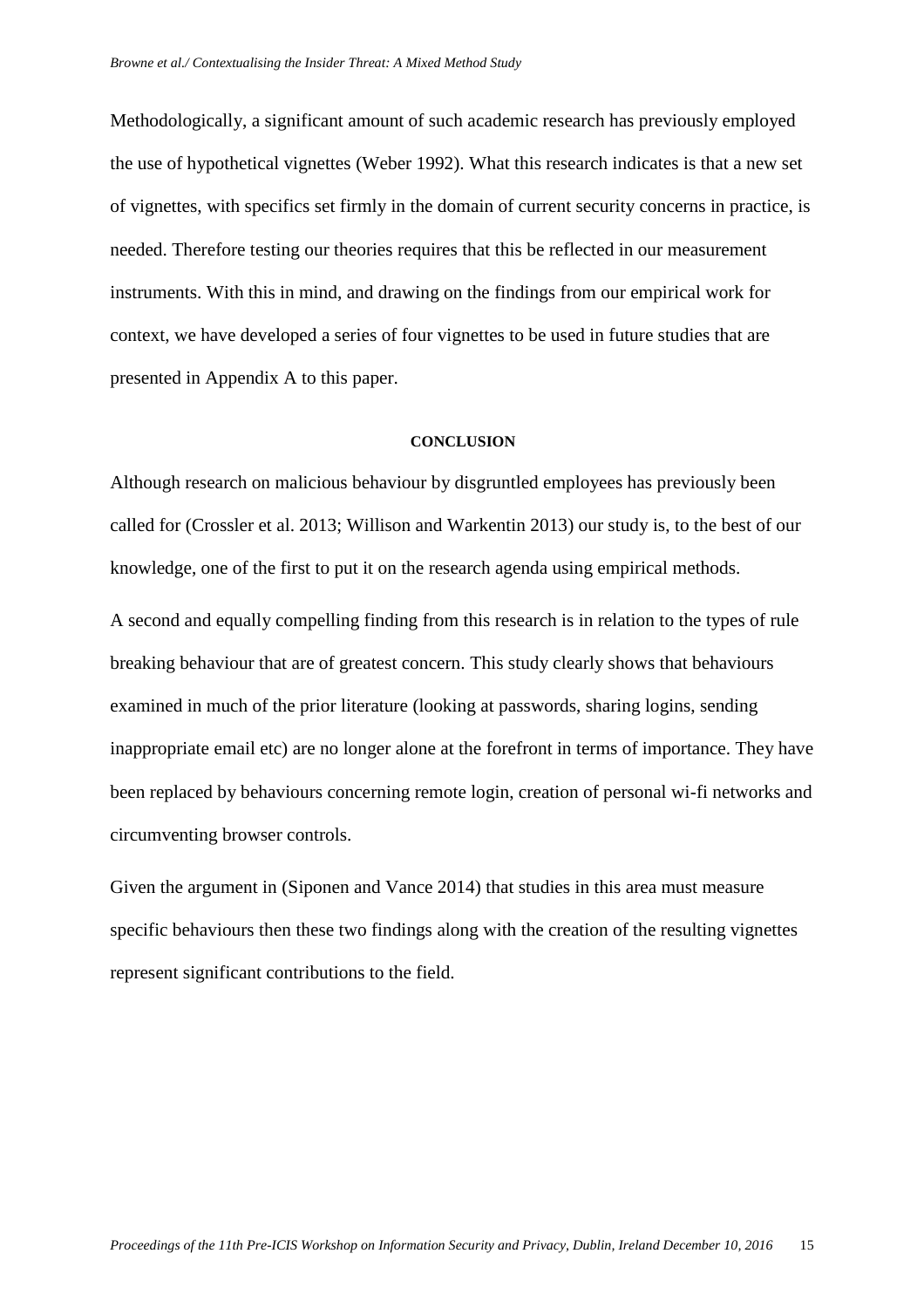#### **APPENDIX A – SCENARIOS AND CONSISTENCY CHECK RESULTS**

#### **1. Non-Malicious Scenarios**

• **Remote Login** (employees / contractors installing software to enable their own unauthorised remote login)

Mike<sup>1</sup> is a manager in a medium sized company and although not from an IT background, he considers himself to be reasonably up to date with modern technology and trends. Because of the demands of his job Mike<sup>1</sup> would like to have remote access to the company's servers so that he could work from home in the evenings<sup>3</sup>. He has submitted an application to the IT department to be granted this access using the company's virtual private network, but he hasn't heard back from the IT department in six months<sup>2</sup>. While browsing the web Mike<sup>1</sup> discovers a website offering free remote control of any computer over the internet and decides to investigate. He knows that it is against the rules in his organisation to load any software on company computers without authorisation<sup>4</sup> but is re-assured by glowing testimonials on the website, so Mike<sup>1</sup> goes ahead and downloads the software to both his work and home computer giving himself remote access<sup>5</sup>.

• **Wi-Fi** (employees / contractors creating their own unsecured wi-fi networks)

Peter<sup>1</sup> is a branch manager in busy company with branches nationwide. Recently the branch has expanded and Peter<sup>1</sup> hired some new clerical staff, but has had difficulty arranging appropriate accommodation. Head-office supplied the branch with a 'portable' office unit but he is frustrated by the inaction of the Head-Office IT department in installing the necessary wiring and connections for the computers in the new office<sup>2</sup> . He knows that it is against company rules for anyone other than IT department personnel to install computer-networking equipment<sup>4</sup> but he is worried about the upcoming end-of-year reporting requirements<sup>3</sup>. Previously Peter<sup>1</sup> successfully set up his own home Wi-Fi network, so he buys the equipment necessary from the local computer store to extend the network wirelessly into the new office. Peter<sup>1</sup> then proceeds to install the Wi-Fi network extension during his lunchtime neglecting to change the default password<sup>5</sup>. He is pleased to inform the staff after lunch that they are now connected in their new office.

|     | Number of times character's name mentioned $=$ 4                                 |
|-----|----------------------------------------------------------------------------------|
| 2   | Manipulation in the story $=$ Impatience                                         |
| 3   | Motivation for the act non-malicious?<br>* See definition of non-malicious below |
|     | Explicit that the act is against company rules                                   |
| 5   | Phrase that says the act was performed by the character                          |
| 160 | Wordcount                                                                        |

#### **Definition of Non-Malicious**

According to Guo (2011), Non Malicious Security Violations are characterised as being: (a) *intentional* – differentiating them from accidental violations; (b) *self-benefitting without malicious intent* – or not intending to harm the company or indeed personally profit at the company's expense; (c) *voluntary* – end users know they are breaking the rules; (d) *Have the potential to cause damage or present a security risk*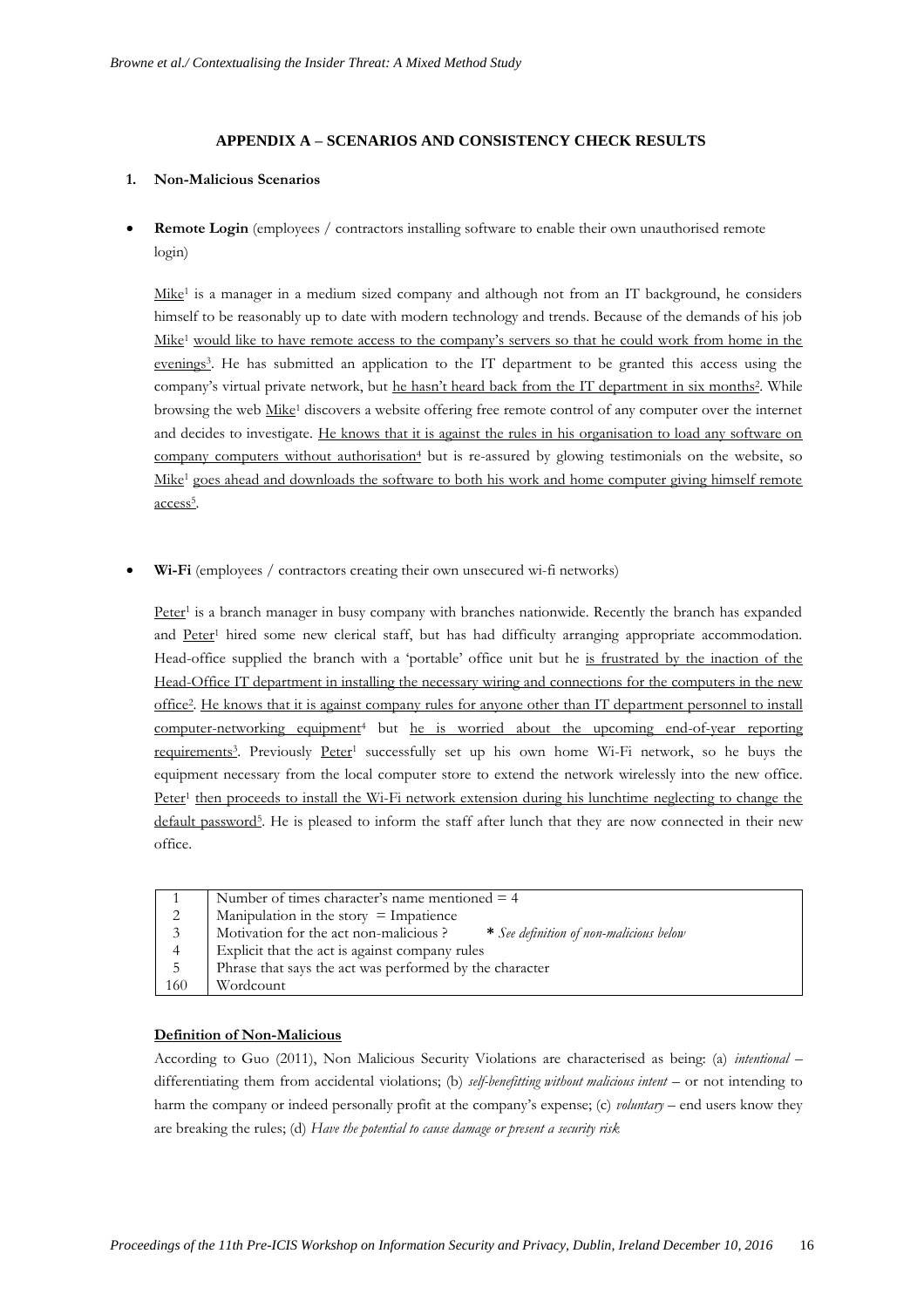#### **2. Malicious Scenarios**

#### • **Disgruntlement / personal gain**

John<sup>1</sup> has worked for Buildco plc for the past 25 years preparing bids for major construction projects. Despite being central to the success of the company, John<sup>1</sup> is annoyed that he remains in middle management while several people he mentored are senior managers<sup>2</sup>. He has been approached by a rival company to join their senior management and has secretly accepted their offer. Buildco plc has strict rules around confidentiality whereby only senior management make the final adjustments to bids which are then not seen by anybody else. However, John's<sup>1</sup> current boss regularly asks him to help her finalise her bids. During a recent meeting, when his boss was called from the office for a private call, <u>John<sup>1</sup>, who is aware of the company's strict policy on</u> confidentiality<sup>4</sup>, emailed the file that they were working on, from her computer to his contact in the rival construction company (and deleted the email)<sup>5</sup>, so his new prospective new employers could win the contract<sup>3</sup>.

#### • **Disgruntlement / personal gain II**

Tom<sup>1</sup> has worked in the accounts department of the same company since he left school. However, despite being excellent at his job Tom<sup>1</sup> hasn't progressed significantly, continually being passed over by others with professional qualifications<sup>2</sup>. Early on in his career  $\underline{\text{Tom}}^1$ developed a habit of bringing work home in his briefcase and recently he has taken to uploading the details of most of his daily work to a shared cloud storage drive. Although he knows that this is against the company rules<sup>4</sup>, his boss has a habit of ringing him outside of office hours and demanding answers to questions so he feels that this rule violation is necessary. Recently, a rival company has approached  $Tom<sup>1</sup>$  with a job offer, which he has accepted. However, before handing in his notice, he downloads all the information from the cloud storage drive to his personal laptop<sup>5</sup>, thinking that being armed with this information might help him to get ahead in his new job<sup>3</sup>.

|                | Number of times character's name mentioned $=$ 4                       |
|----------------|------------------------------------------------------------------------|
| 2              | Manipulation in the story $=$ Annoyance                                |
| 3 <sup>7</sup> | Motivation for the act malicious ? * See definition of malicious below |
| 4              | Explicit that the act is against company rules?                        |
| 5              | Phrase that says the act was performed by the character                |
| 160            | Wordcount                                                              |

## **Definition of Malicious**

Guo's (2011), characterisation of Non Malicious Security Violations can also be used to frame Malicious Violations by substituting "*with malicious intent*" for "*without malicious intent*" in part (b) of the definition and so are characterised here as: (a) *intentional*; (b) *self-benefitting with malicious intent*; (c) *voluntary*; (d) *Have the potential to cause damage or present a security risk* .

In defining "*with malicious intent*" we take note of the fact that Guo (2011) excluded from his definition of nonmalicious acts, those acts that are unethical and benefit the end user at the organisation's expense, and so they are included in the definition of malicious security violations.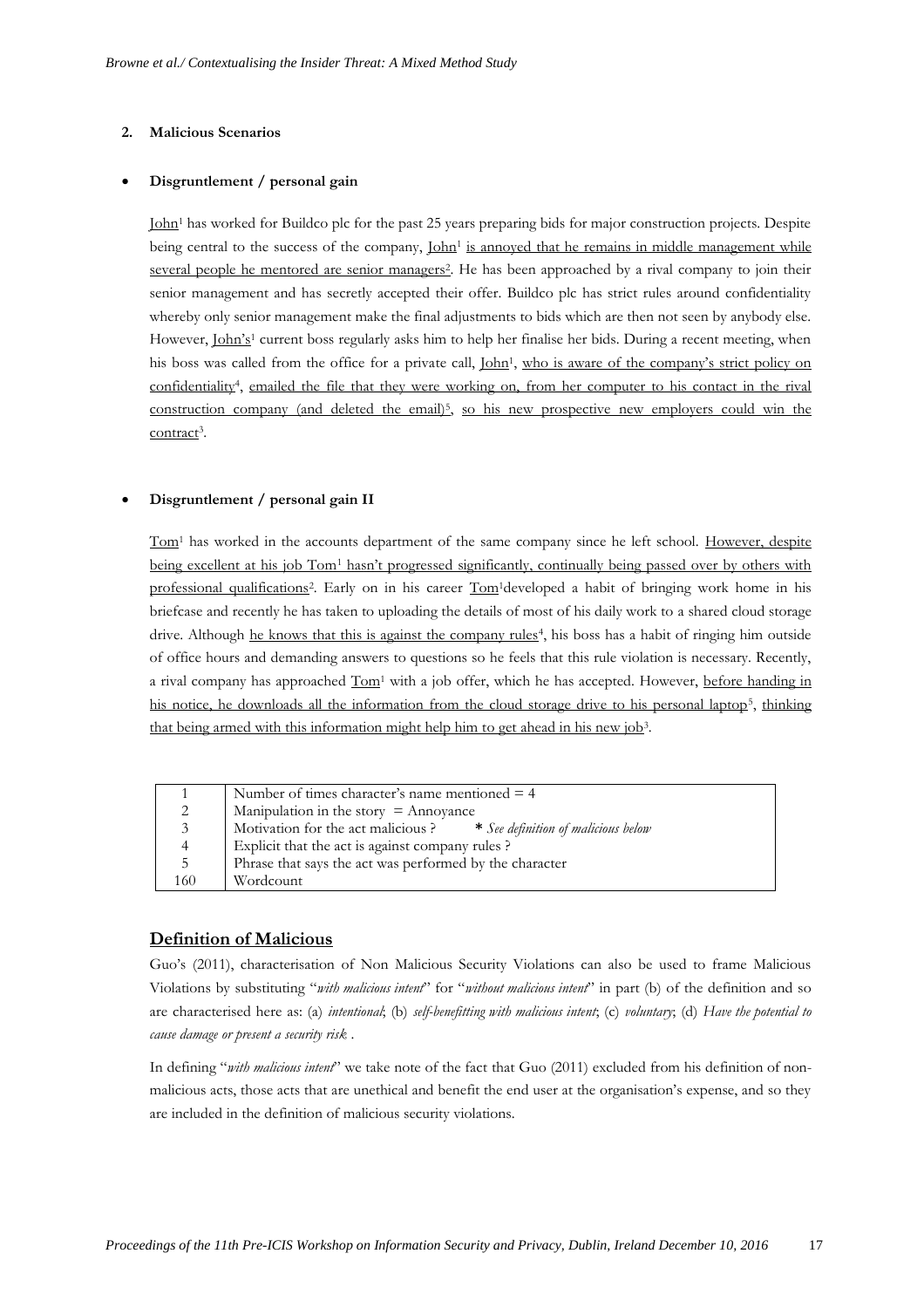#### **REFERENCES**

<span id="page-18-24"></span>Alavi, M., and Weiss, I.R. 1985. "Managing the Risks Associated with End-User Computing," *Journal of Management Information Systems*), pp. 5-20.

<span id="page-18-23"></span>Banham, R. 2015. "Why CIOs Should Be Happy About Shadow IT." *FORBES* Retrieved 30/06/2015, 2015, from http://www.forbes.com/sites/centurylink/2015/05/04/why-cios-should-be-happy-about-shadow-it/

- <span id="page-18-5"></span>Barlow, J.B., Warkentin, M., Ormond, D., and Dennis, A.R. 2013. "Don't Make Excuses! Discouraging Neutralization to Reduce IT Policy Violation," *Computers & Security* (39:Part B), Nov, pp. 145-159.
- <span id="page-18-4"></span>Bulgurcu, B., Cavusoglu, H., and Benbasat, I. 2010. "Information Security Policy Compliance: An Empirical Study of Rationality-Based Beliefs and Information Security Awareness," *MIS Quarterly* (34:3), Sep, pp. 523-548.
- <span id="page-18-14"></span>Cavusoglu, H., Mishra, B., and Raghunathan, S. 2005. "The Value of Intrusion Detection Systems in Information Technology Security Architecture," *Information Systems Research* (16:1), Mar, pp. 28-46.
- <span id="page-18-15"></span>Cavusoglu, H., Raghunathan, S., and Cavusoglu, H. 2009. "Configuration of and Interaction between Information Security Technologies: The Case of Firewalls and Intrusion Detection Systems," *Information Systems Research* (20:2), Jun, pp. 198- 217.
- <span id="page-18-8"></span>Cheng, L.J., Li, Y., Li, W.L., Holm, E., and Zhai, Q.G. 2013. "Understanding the Violation of IS Security Policy in Organizations: An Integrated Model Based on Social Control and Deterrence Theory," *Computers & Security* (39:Part B), Nov, pp. 447-459.
- <span id="page-18-30"></span>Crossler, R.E., Johnston, A.C., Lowry, P.B., Hu, Q., Warkentin, M., and Baskerville, R. 2013. "Future Directions for Behavioral Information Security Research," *Computers & Security* (32), Feb, pp. 90-101.
- <span id="page-18-1"></span>D'Arcy, J., and Devaraj, S. 2012. "Employee Misuse of Information Technology Resources: Testing a Contemporary Deterrence Model," *Decision Sciences* (43:6), Dec, pp. 1091-1124.
- <span id="page-18-9"></span>D'Arcy, J., and Herath, T. 2011. "A Review and Analysis of Deterrence Theory in the IS Security Literature: Making Sense of the Disparate Findings," *European Journal of Information Systems* (20:6), Nov, pp. 643-658.
- <span id="page-18-2"></span>D'Arcy, J., and Hovav, A. 2009. "Does One Size Fit All? Examining the Differential Effects of IS Security Countermeasures," *Journal of Business Ethics* (89:1), May, pp. 59-71.
- <span id="page-18-3"></span>D'Arcy, J., Hovav, A., and Galletta, D. 2009. "User Awareness of Security Countermeasures and Its Impact on Information Systems Misuse: A Deterrence Approach," *Information Systems Research* (20:1), Mar, pp. 79-98.
- <span id="page-18-25"></span>Doll, W.J., and Torkzadeh, G. 1988. "The Measurement of End-User Computing Satisfaction," *MIS Quarterly* (12:2), Jun, pp. 259-274.
- <span id="page-18-19"></span>Edwards, C. 2013. "Identity - the New Security Perimeter," *Computer Fraud & Security*:9), Sep, pp. 18-19.
- <span id="page-18-27"></span>Eisenhardt, K.M. 1989. "Building Theories from Case-Study Research," *Academy of Management Review* (14:4), Oct, pp. 532- 550.
- <span id="page-18-0"></span>FBI, and DHS. 2014. "Increase in Insider Threat Cases Highlight Significant Risks to Business Networks and Proprietary Information." Retrieved 22 Nov 2015, 2015, from http://www.ic3.gov/media/2014/140923.aspx
- <span id="page-18-21"></span>Fürstenau, D., and Rothe, H. 2014. "Shadow IT Systems: Discerning the Good and the Evil," in: *European Conference on Information Systems (ECIS)*. Tel Aviv, Israel.
- <span id="page-18-31"></span>Guo, K.H., Yuan, Y.F., Archer, N.P., and Connelly, C.E. 2011. "Understanding Nonmalicious Security Violations in the Workplace: A Composite Behavior Model," *Journal of Management Information Systems* (28:2), Fal, pp. 203-236.
- <span id="page-18-6"></span>Harrington, S.J. 1996. "The Effect of Codes of Ethics and Personal Denial of Responsibility on Computer Abuse Judgments and Intentions," *MIS Quarterly* (20:3), Sep, pp. 257-278.
- <span id="page-18-18"></span>Hovav, A., and D'Arcy, J. 2012. "Applying an Extended Model of Deterrence across Cultures: An Investigation of Information Systems Misuse in the Us and South Korea," *Information & Management* (49:2), Mar, pp. 99-110.
- <span id="page-18-7"></span>Hu, Q., Xu, Z., Dinev, T., and Ling, H. 2011. "Does Deterrence Work in Reducing Information Security Policy Abuse by Employees?," *Communications of the ACM* (54:6), pp. 54-60.
- <span id="page-18-28"></span>Kotulic, A.G., and Clark, J.G. 2004. "Why There Aren't More Information Security Research Studies," *Information & Management* (41:5), May, pp. 597-607.
- <span id="page-18-16"></span>Lee, Y., and Larsen, K.R. 2009. "Threat or Coping Appraisal: Determinants of SMB Executives' Decision to Adopt Anti-Malware Software," *European Journal of Information Systems* (18:2), Apr, pp. 177-187.
- <span id="page-18-17"></span>Liao, Q.Y., Luo, X., Gurung, A., and Li, L. 2009. "Workplace Management and Employee Misuse: Does Punishment Matter?," *Journal of Computer Information Systems* (50:2), Win, pp. 49-59.
- <span id="page-18-26"></span>Limayem, M., and Hirt, S.G. 2003. "Force of Habit and Information Systems Usage: Theory and Initial Validation," *Journal of the Association for Information Systems* (4:1), pp. 65-97.
- <span id="page-18-13"></span>Loch, K.D., Carr, H.H., and Warkentin, M.E. 1992. "Threats to Information-Systems - Todays Reality, Yesterdays Understanding," *MIS Quarterly* (16:2), Jun, pp. 173-186.
- <span id="page-18-12"></span>McCarthy, B. 2002. "New Economics of Sociological Criminology," *Annual Review of Sociology* (28:1), pp. 417-442.
- <span id="page-18-10"></span>Nagin, D.S., and Paternoster, R. 1993. "Enduring Individual-Differences and Rational Choice Theories of Crime," *Law & Society Review* (27:3), pp. 467-496.
- <span id="page-18-22"></span>Nasuni. 2014. "Shadow IT in the Enterprise." Retrieved 30/06/2015, 2015, from http://www.nasuni.com/resource/shadow-itin-the-enterprise/
- <span id="page-18-11"></span>Paternoster, R., and Simpson, S. 1996. "Sanction Threats and Appeals to Morality: Testing a Rational Choice Model of Corporate Crime," *Law & Society Review* (30:3), pp. 549-583.
- <span id="page-18-29"></span>Posey, C., Bennett, R.J., and Roberts, T.L. 2011. "Understanding the Mindset of the Abusive Insider: An Examination of Insiders' Causal Reasoning Following Internal Security Changes," *Computers & Security* (30:6-7), Sep-Oct, pp. 486-497.
- <span id="page-18-20"></span>Rebollo, O., Mellado, D., and Fernandez-Medina, E. 2012. "A Systematic Review of Information Security Governance Frameworks in the Cloud Computing Environment," *Journal of Universal Computer Science* (18:6), 2012, pp. 798-815.